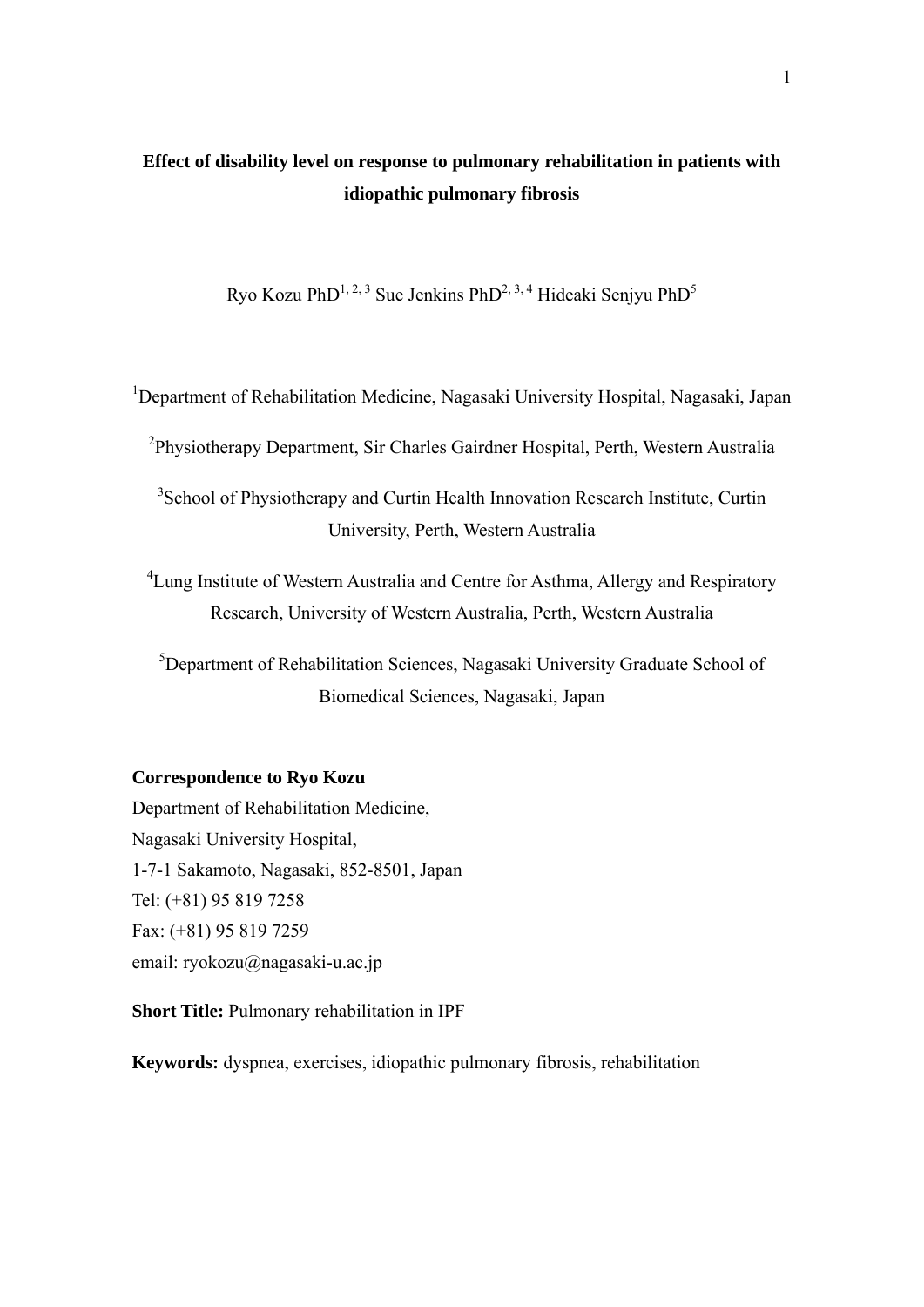## **Author's Role**

Ryo Kozu is responsible for the design of this study, collection of the data, the analysis and interpretation of the data and preparation of the manuscript.

Sue Jenkins provided intellectual input to the design of this study, the analysis and interpretation of the data and to preparation of the manuscript.

Hideaki Senjyu contributed to the design of this study, provided intellectual input to the interpretation of the data and contributed to the preparation of the manuscript.

## **SUMMARY AT A GLANCE**

This study investigated response to pulmonary rehabilitation in subjects with IPF grouped according to the Medical Research Council (MRC) dyspnea scale. Compared to those with severe disability (MRC grades 4 and 5) who showed little or no benefit following rehabilitation, greater benefits occurred in MRC grade 2 and 3 subjects.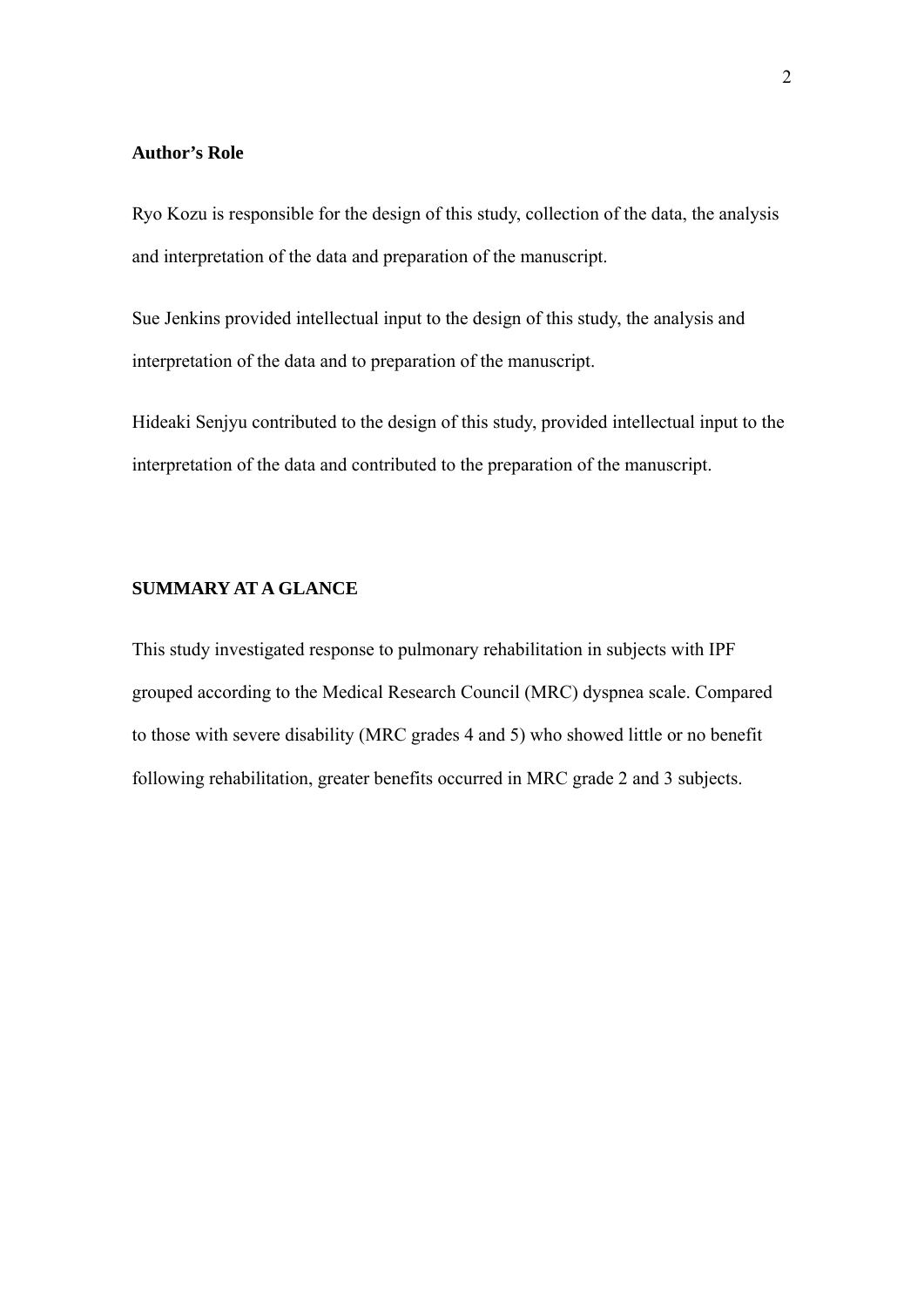#### **ABSTRACT**

*Background and objective:* It is unclear whether the severity of functional limitation resulting from IPF affects the response to pulmonary rehabilitation. The aim of this study was to compare the outcomes of rehabilitation in patients with IPF grouped according to the Medical Research Council (MRC) dyspnea scale.

*Methods:* Sixty-five subjects (46, 71% males) with stable IPF enrolled in an 8-week pulmonary rehabilitation program. Subjects in MRC grades 2, 3 and 4 undertook a supervised out-patient program, and MRC grade 5 subjects participated in an unsupervised, home-based program with review every 2 weeks. Outcome measures included functional exercise capacity (6MWD), health status (SF-36) and dyspnea (Transition Dyspnea Index, TDI) measured at baseline and immediately post-program. Hospitalizations for respiratory exacerbations were compared for the 12 months preand post-program.

*Results:* The number of subjects in MRC grades 2, 3, 4 and 5 was 16 (25%), 17 (26%), 17 (26%) and 15 (23%), respectively. There were differences between groups in the magnitude of change in 6MWD, SF-36 and TDI (all *P*<0.05). Specifically, subjects in MRC grades 2 and 3 demonstrated clinically and statistically significant (all *P*<0.05) improvements in 6MWD and SF-36 following rehabilitation. In contrast, for all measures, MRC grade 4 and 5 subjects showed little or no improvement, or deteriorated following rehabilitation. Hospitalizations were reduced in MRC grade 2, 3 and 4 subjects only following rehabilitation (*P*<0.05).

*Conclusions:* The response to pulmonary rehabilitation in subjects with IPF varies depending on MRC grade, with little benefit occurring in those with severe functional limitation.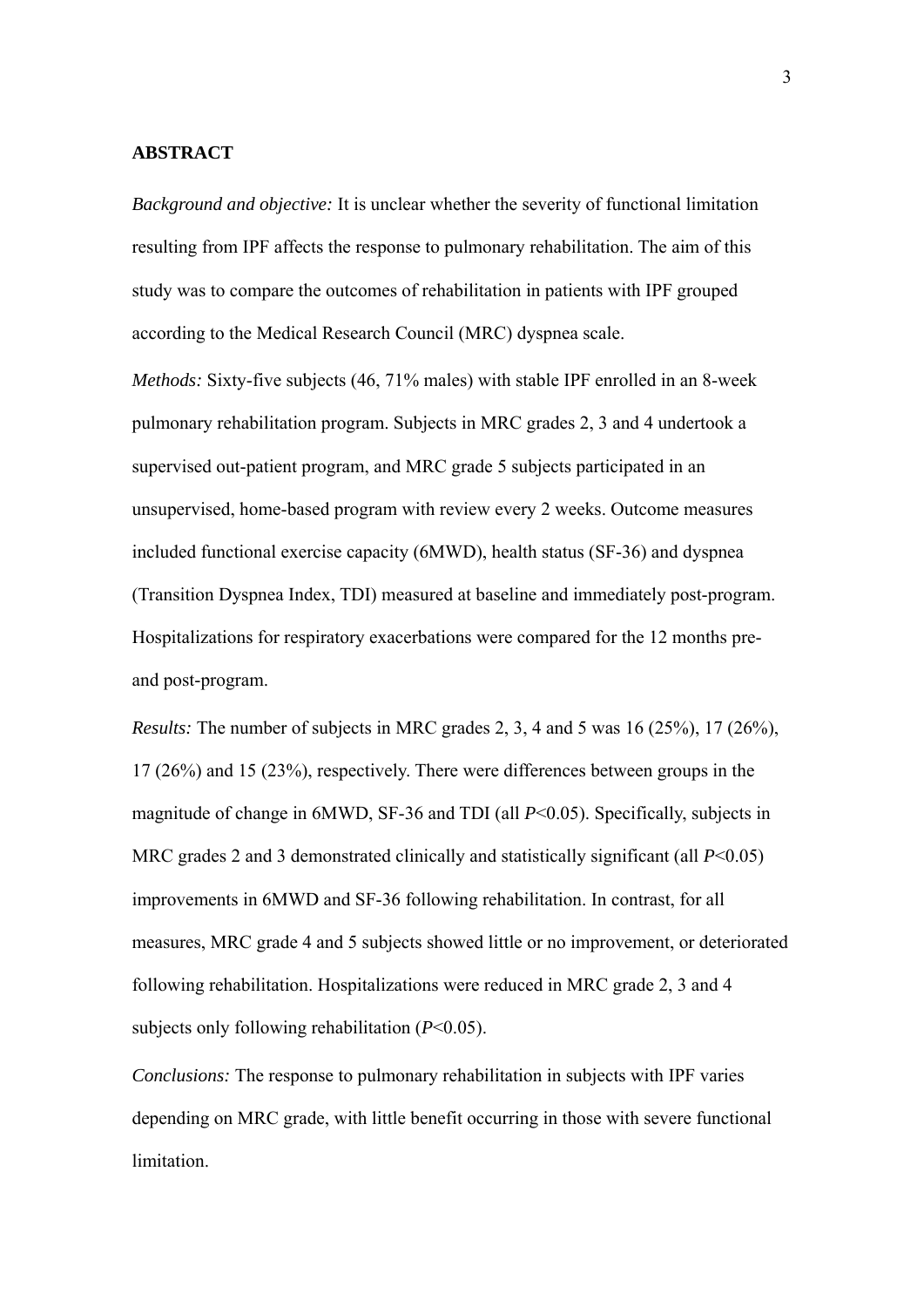#### **INTRODUCTION**

Patients with IPF commonly report exertional dyspnea that leads to a decrease in exercise tolerance, limits their ability to perform activities of daily living (ADL) and results in impaired health-related quality of life  $(HRQoL)$ .<sup>1</sup> Pulmonary rehabilitation, has been shown to improve dyspnea, exercise tolerance and HRQoL in patients with a variety of interstitial lung diseases (ILD), including IPF<sup>2, 3</sup>

However, in patients with IPF, the magnitude of improvement following rehabilitation tends to be more modest than that observed in individuals with other types of  $ILD<sub>i</sub><sup>4</sup>$  and significantly less when compared to the benefits reported in patients with chronic obstructive pulmonary disease  $(COPD)$ .<sup>5</sup> Further, any improvements seen in patients with IPF appear to be short-lived.<sup>2, 5</sup>

Idiopathic pulmonary fibrosis is a heterogeneous disorder in terms of disease progression, response to therapy and prognosis.<sup>6</sup> Therefore, the optimal timing for pulmonary rehabilitation in the disease trajectory requires consideration. It is unclear whether the severity of IPF and the associated disability that arises due to exertional dyspnea affects the response to rehabilitation. We hypothesized that the baseline level of disability would influence the magnitude of response to pulmonary rehabilitation.

The aim of this study was to investigate whether there was a difference in the response to pulmonary rehabilitation in subjects with IPF grouped according to their disability level categorized using the Medical Research Council (MRC) (1 to 5) dyspnea scale.7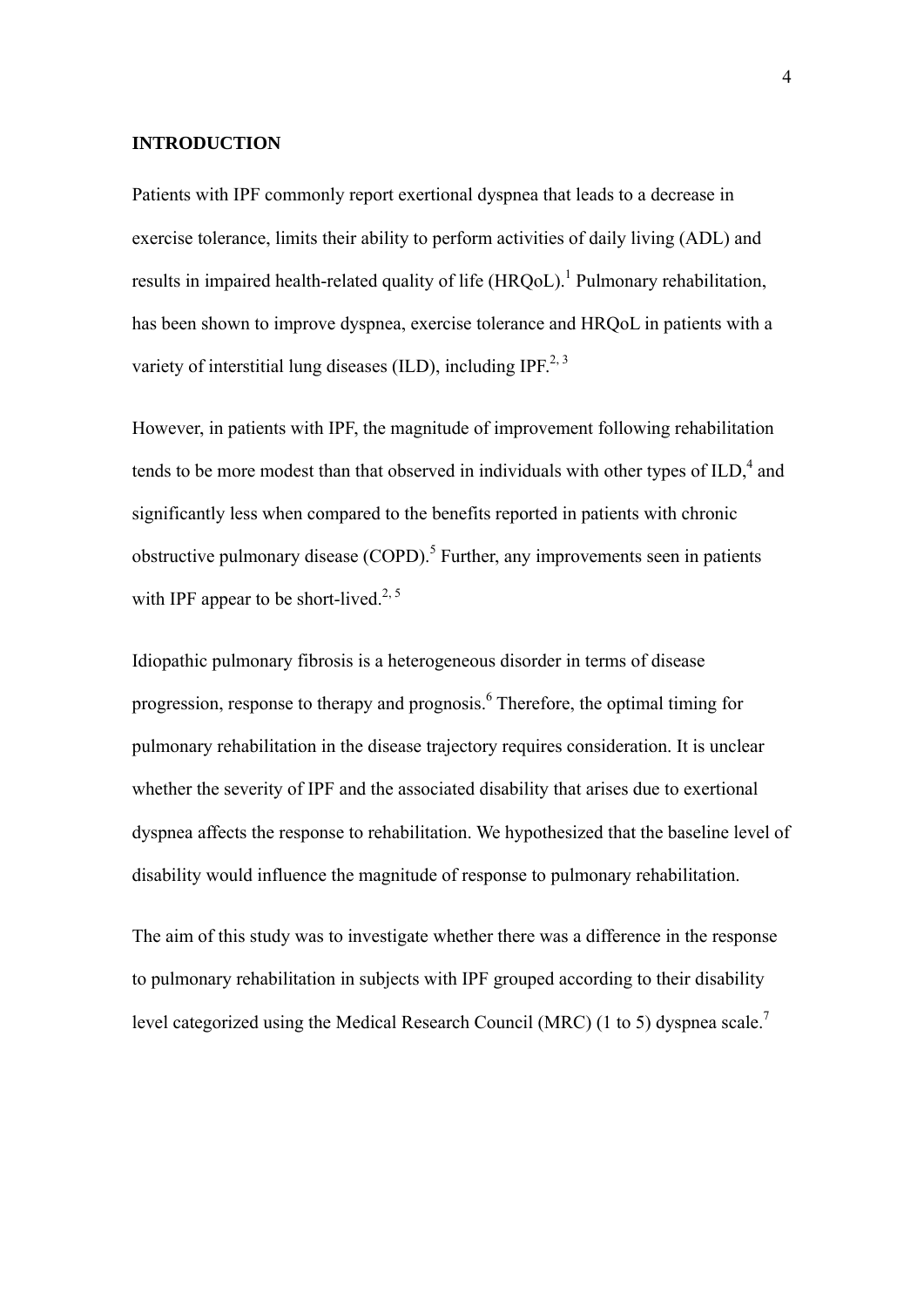## **METHODS**

#### **Subjects**

A prospective non-randomized, non-controlled study was undertaken. We recruited consecutive patients with a diagnosis of IPF based on the International Consensus Statement<sup>6</sup> who were referred to the pulmonary rehabilitation program (PRP) at Nagasaki University Hospital. Individuals were eligible to participate if they were under the care of a respiratory physician, ambulant, reported dyspnea on exertion and were clinically stable with no changes in medication for at least 4 weeks prior to recruitment. Data from some subjects have contributed to previous work.<sup>5, 8</sup> Exclusion criteria were MRC grade 1, severe orthopedic or neurological disorders limiting exercise performance, unstable cardiac disease, active cancer, inability to complete questionnaires and previous participation in a PRP.

The Human Ethics Review Committee of Nagasaki University Graduate School of Biomedical Sciences approved this study. Subjects gave written, informed consent prior to data collection.

## **Measurements**

The following variables were recorded at the time of recruitment to the study; BMI, time since diagnosis, use of long term oxygen therapy (LTOT) and oral corticosteroids, presence of cough, and right ventricular systolic pressure measured by transthoracic echocardiogram. Measures were obtained of spirometry and  $DL_{CO}$ ,  $^{9, 10}$  and MRC grade was recorded during patient interview. Subjects in grades 2, 3 and 4 underwent an incremental cycle ergometry test (ICET) using methodology previously described. 8 The purpose of this test was to measure peak power to enable prescription of the initial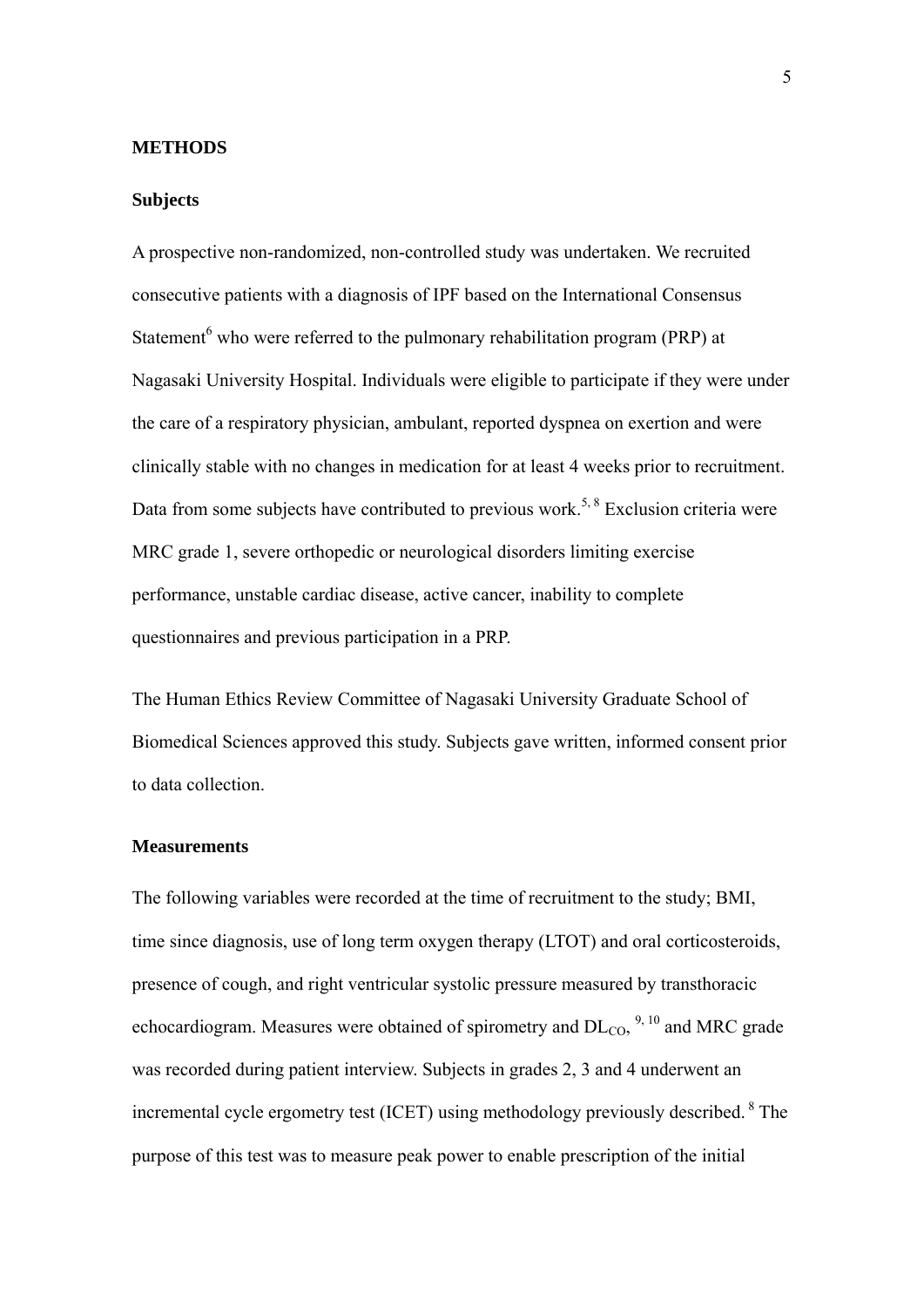intensity for lower limb endurance training.

## **Outcome Measures**

The following measurements were completed at baseline and immediately following the 8-week PRP. The primary outcome measures were functional exercise capacity (6MWD) and health status (Medical Outcomes Study Short Form 36, [SF-36], Version  $2<sup>11</sup>$ ). The 6-minute walk test was performed twice, separated by 24 hours.<sup>12</sup> The best 6MWD was used in the analysis. Subjects who were receiving LTOT performed the test breathing oxygen supplied at their prescribed flow rate for daily activities. Oxygen saturation (SpO<sub>2</sub>, Konica Minolta Pulsox Me Oximeter and finger probe, Osaka, Japan) was monitored continuously throughout the test and the test was terminated if  $SpO<sub>2</sub>$ reached below 80%.<sup>13</sup> The lowest  $SpO<sub>2</sub>$  measured during or immediately post-test was recorded. The Borg category ratio scale <sup>14</sup> was used to measure dyspnea prior to and upon test completion. Heart rate was monitored continuously throughout the test using telemetry (Polar A1, Polar Electro, Oy, Finland).

Secondary outcome measures comprised dyspnea (Baseline and Transition Dyspnea Indices,  $BDI/TDI$ <sup>15</sup>), peripheral muscle force (quadriceps force,  $OF$ ) and limitations in ADL. Quadriceps force was assessed during a maximum isometric quadriceps contraction using a hand-held dynamometer with fixing-belt (μTas F-1, Anima Corporation, Tokyo, Japan). Measurements were made on the dominant side and the highest value of three technically correct attempts was used in the analyses. Subjects rated their limitations in ADL using a standard scale.<sup>16</sup> This scale evaluates six activities (i.e. feeding, transfers, dressing, bathing, shopping, and transportation) and assigns a score of 1 (independent) or 0 (dependent) for each activity. The total score was used in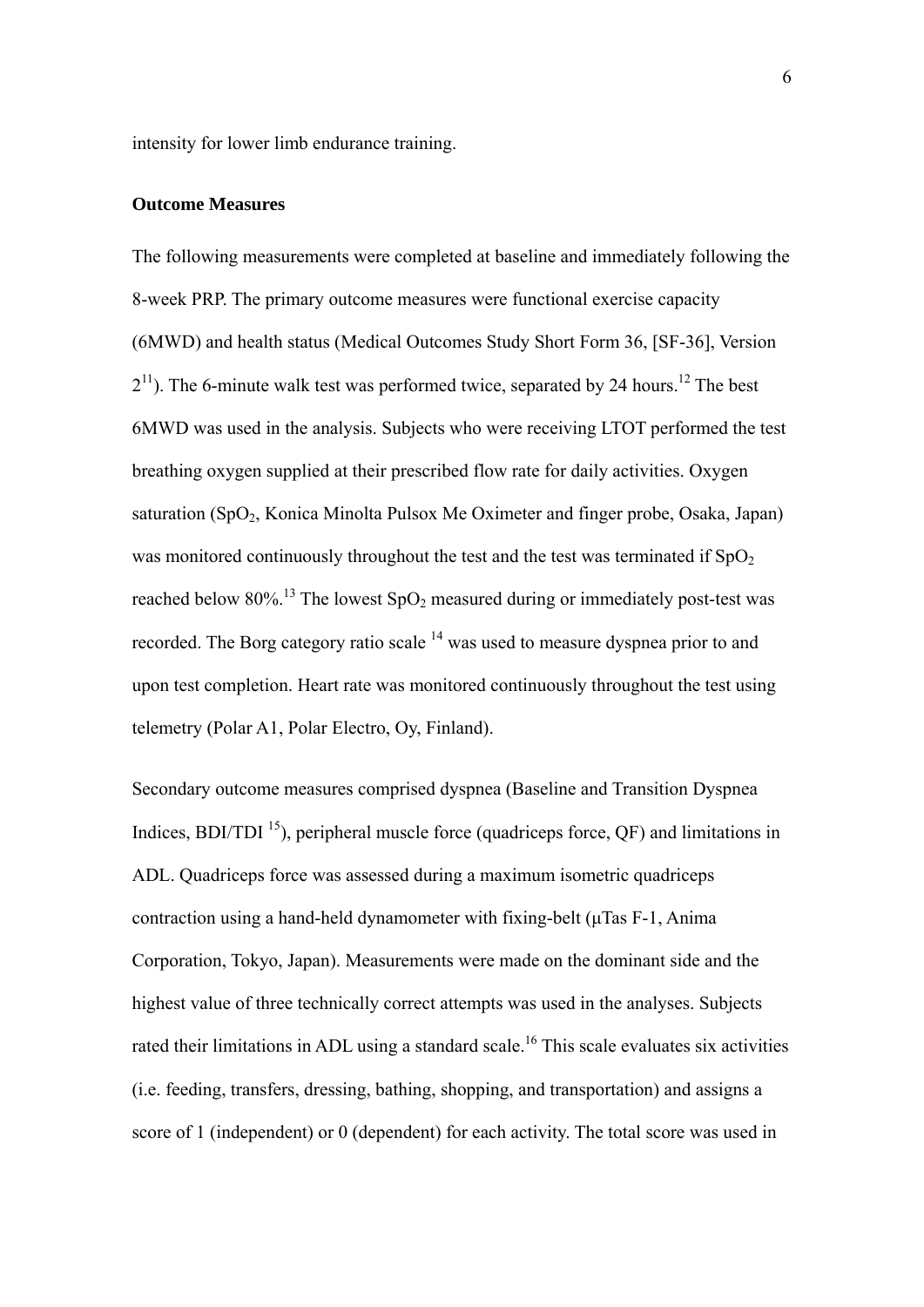the analysis.

## **Hospitalization**

The number of hospital admissions and total bed-days (sum of bed-days from all admissions) in the 12-month period before and following the PRP were recorded. These data were collected by self report and verified by searching hospital databases.

## **Pulmonary Rehabilitation Program**

Subjects in MRC grades 2, 3, and 4 attended an 8-week outpatient program comprising two sessions each week (90 minutes duration) during which they were individually supervised for the exercise training and, together with other subjects with IPF, participated in the education component of the program. This program has been described in detail elsewhere.<sup>5</sup> In brief, each session included exercise training, relaxation, breathing retraining (breathing control techniques aimed at reducing respiratory frequency) and education. The exercise component comprised endurance and strength training of the upper and lower limbs. Lower limb endurance training was performed using a cycle ergometer with the initial workload prescribed at 50% of the peak power achieved on the baseline ICET. Once subjects could achieve 20 min of continuous cycling, the workload was increased within symptom tolerance.<sup>5</sup> Subjects were instructed to undertake a home exercise program on 4 or 5 days each week that included walking training and strength training. Progression of the intensity and/or duration of each exercise occurred each week within symptom tolerance provided that  $SpO<sub>2</sub>$  was maintained above 85%. Patients received education regarding the benefits and importance of exercise, energy conservation techniques and self-management of exacerbations.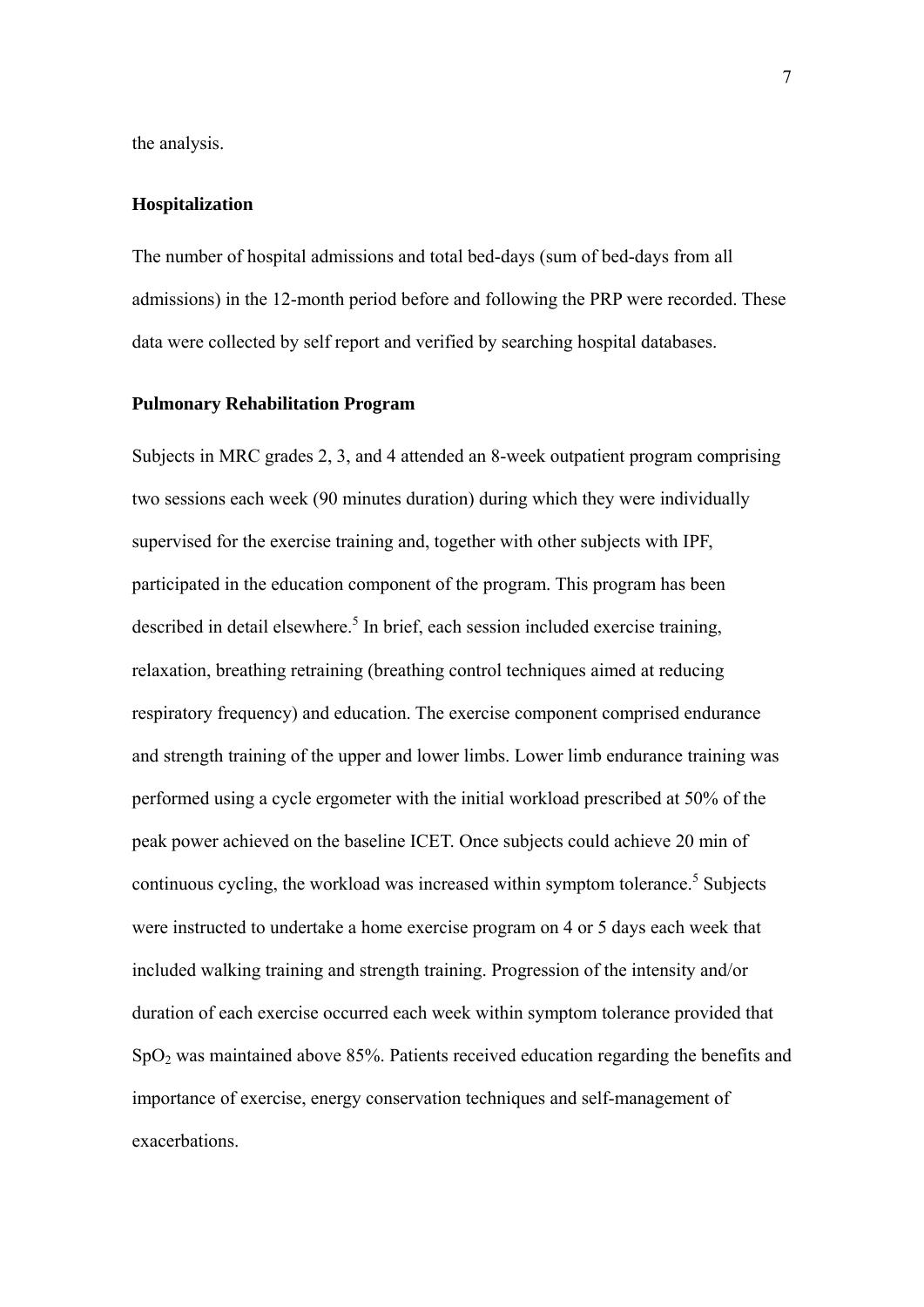Subjects in MRC grade 5 underwent an unsupervised, 8-week home-based program. The decision to provide a home-based program was made because of severe symptoms that restricted their ability to travel to the hospital to attend classes, and evidence of a high attrition from center-based PRP among patients with severe disability.<sup>17</sup> Exercise training comprised endurance and strength training similar to that prescribed for subjects in MRC grades 2, 3, and 4 with the exception that lower limb endurance exercise was confined to walking. Subjects were prescribed interval training (walk for 1 minute at 100% of the average walking speed achieved on the 6-minute walk test alternating with 1 minute of walking at 50% of this speed). A physiotherapist (RK) provided instruction in exercise and breathing retraining (breathing control techniques). An education booklet was provided at the baseline assessment that covered the topics included in the out-patient program. In addition, the physiotherapist reviewed subjects every 2 weeks when they attended the hospital for consultation with their respiratory physician. At this time, subjects performed their exercise program in the presence of the physiotherapist and, where necessary, the exercise prescription and flow rate of supplemental oxygen were modified to ensure symptoms were tolerable and  $SpO<sub>2</sub>$  was maintained above 85%. During the 8 weeks, subjects were encouraged to undertake daily exercise and a physiotherapist made contact by phone twice each week to provide motivation and support, and to resolve any problems with the program.

For all subjects, adherence with the home exercise program was recorded using a diary card and medical therapy was unchanged during the PRP.

## **Data Management and Statistical Analysis**

The Shapiro-Wilks test was used to examine the extent to which data approached a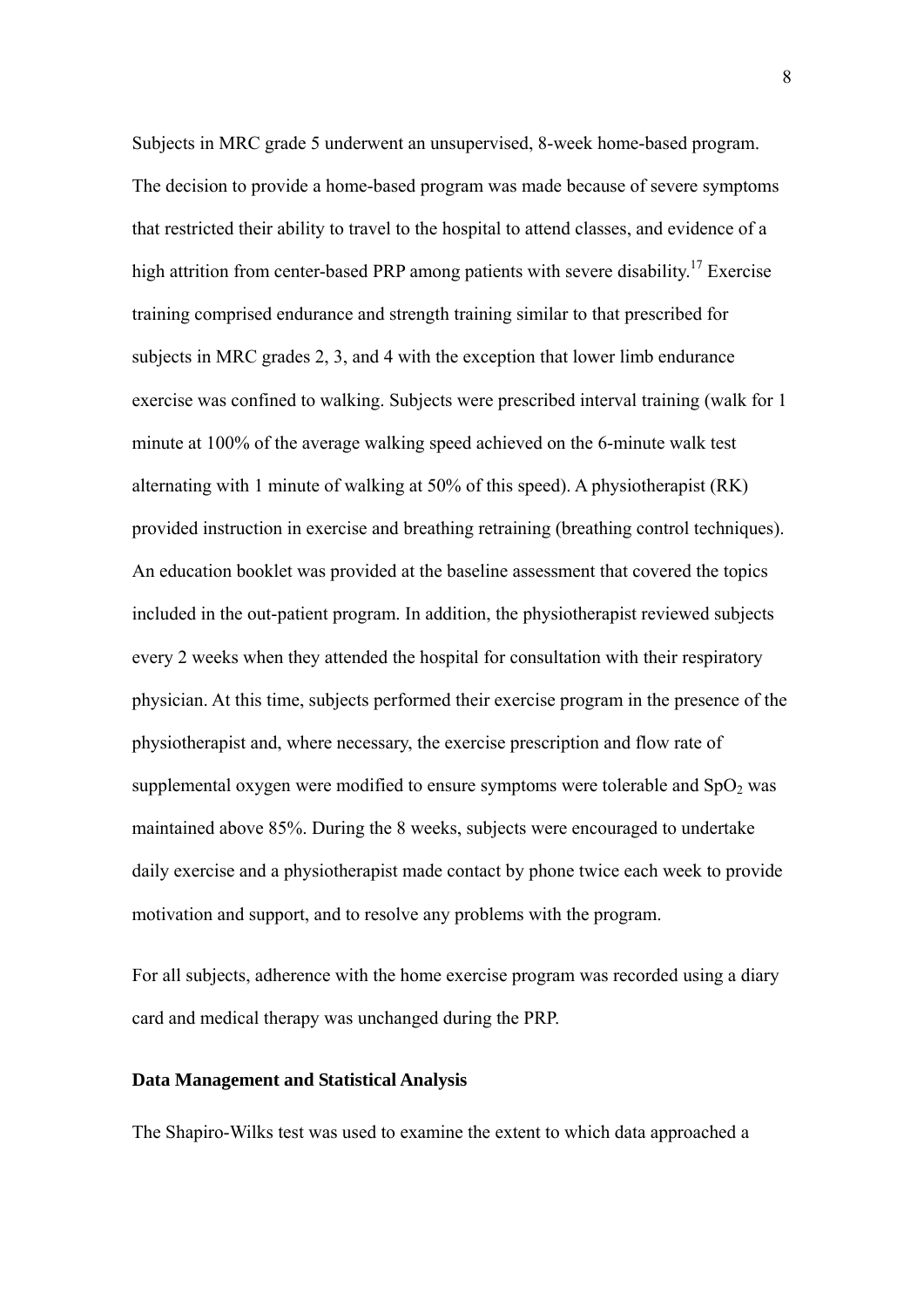normal distribution. Data that did not conform to a normal distribution were transformed or were analyzed using non-parametric tests. Missing data were replaced by the last observation carried forward method.<sup>18</sup>

Within group changes in the outcome measures following the PRP were compared using paired *t* tests or Wilcoxon signed rank test. Differences between groups (i.e. MRC grades) at baseline and the magnitude of change in outcome measures following rehabilitation were compared using a one-way analysis of variance (ANOVA) or Kruskal-Wallis test, and Chi-square test. For those variables showing a significant difference, Bonferroni adjustments were applied to post-hoc tests to account for multiple comparisons. Hospitalization data for the 12 months pre- and post-rehabilitation were compared using were compared using Chi-square test (number of subjects admitted to hospital and total number of admissions) and paired t-tests (total bed days) and Wilcoxon signed rank test (average length of stay). Data from individuals who did not survive the 12 months following the PRP were excluded from this analysis.

Data are expressed as means  $\pm$  SD or 95% confidence intervals unless otherwise stated. The significance level was set at *P*<0.05. All analyses were performed using SPSS software Version 17 (SPSS Inc, Chicago, Illinois, USA).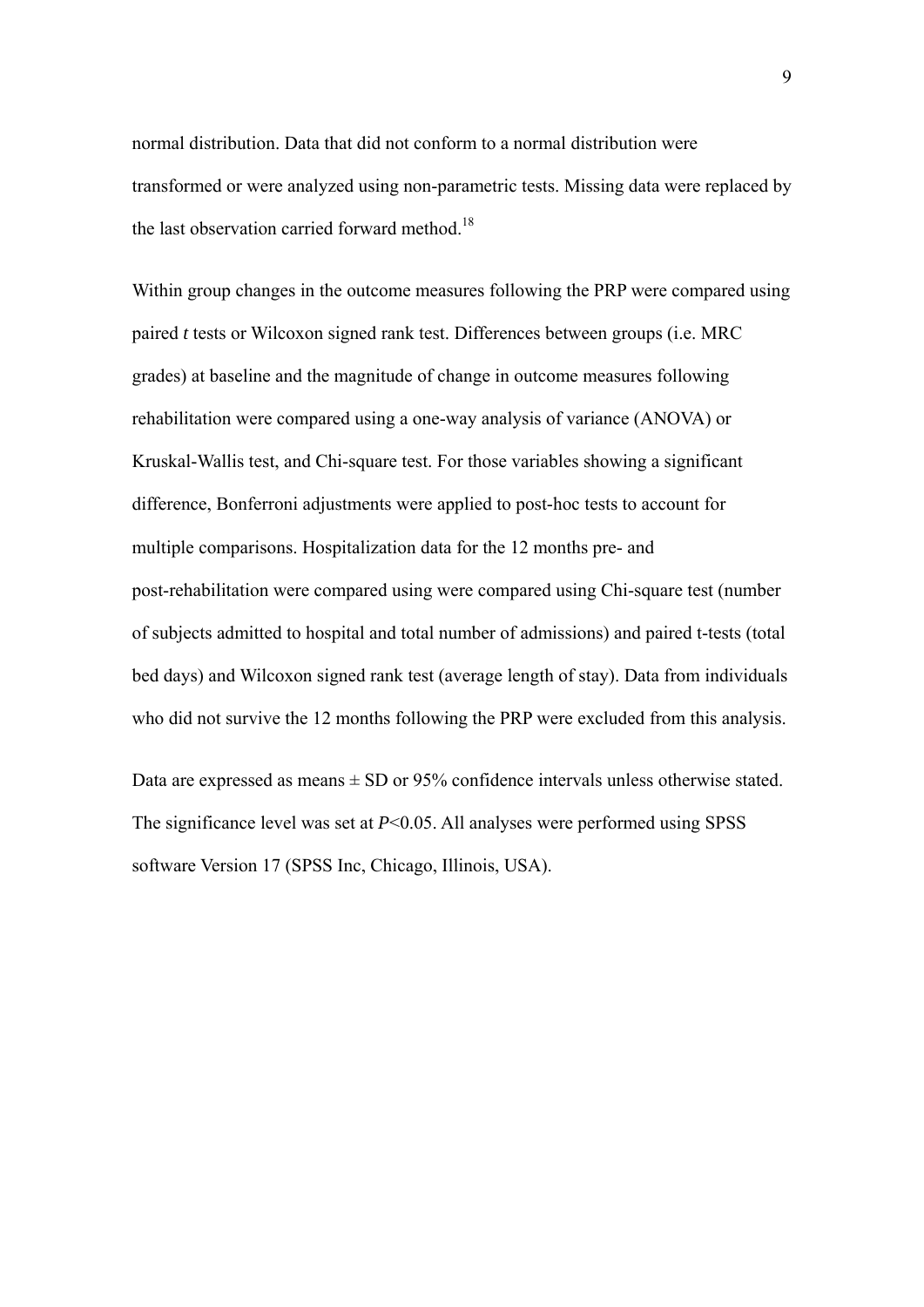#### **RESULTS**

## **Subject Characteristics and Baseline Measures**

The baseline characteristics of the subjects grouped by MRC grade are shown in Table 1. Six-minute walk distance, QF, ADL score and all subscales of the SF-36, with the exception of bodily pain, decreased with increasing MRC grade (all *P*<0.05).

## **Effects of the Rehabilitation Program**

No adverse events were recorded during exercise training. Table 2 provides data on adherence with the PRP and the outcome measures following rehabilitation. Subjects in MRC grades 2 and 3 improved in all outcomes with the exception of the SF-36 subscale for bodily pain (all *P*<0.05). There were differences between groups in the magnitude of change in 6MWD, TDI, QF, ADL and SF-36 scores with the exception of bodily pain and social function (all *P*<0.05). Specifically, subjects in MRC grades 2 and 3 achieved a greater improvement in all outcome measures except ADL score, compared with those in grades 4 or 5. The magnitude of increase in 6MWD in subjects in grade 2 was within the range (29 to 34m) considered to be clinically important.<sup>19</sup> Subjects in MRC grades 2 and 3 demonstrated improvements in all subscales of the SF-36 that exceeded the minimum important difference, with the exception of bodily pain in grade 2 subjects.<sup>20</sup>

#### **Hospitalization**

During the follow-up period, two subjects in grade 5 died. Table 3 shows the number of admissions and total bed-days for the remaining 63 subjects in the 12 months before and following rehabilitation. Subjects in MRC grades 2, 3 and 4 had less admissions following rehabilitation (all *P*<0.05).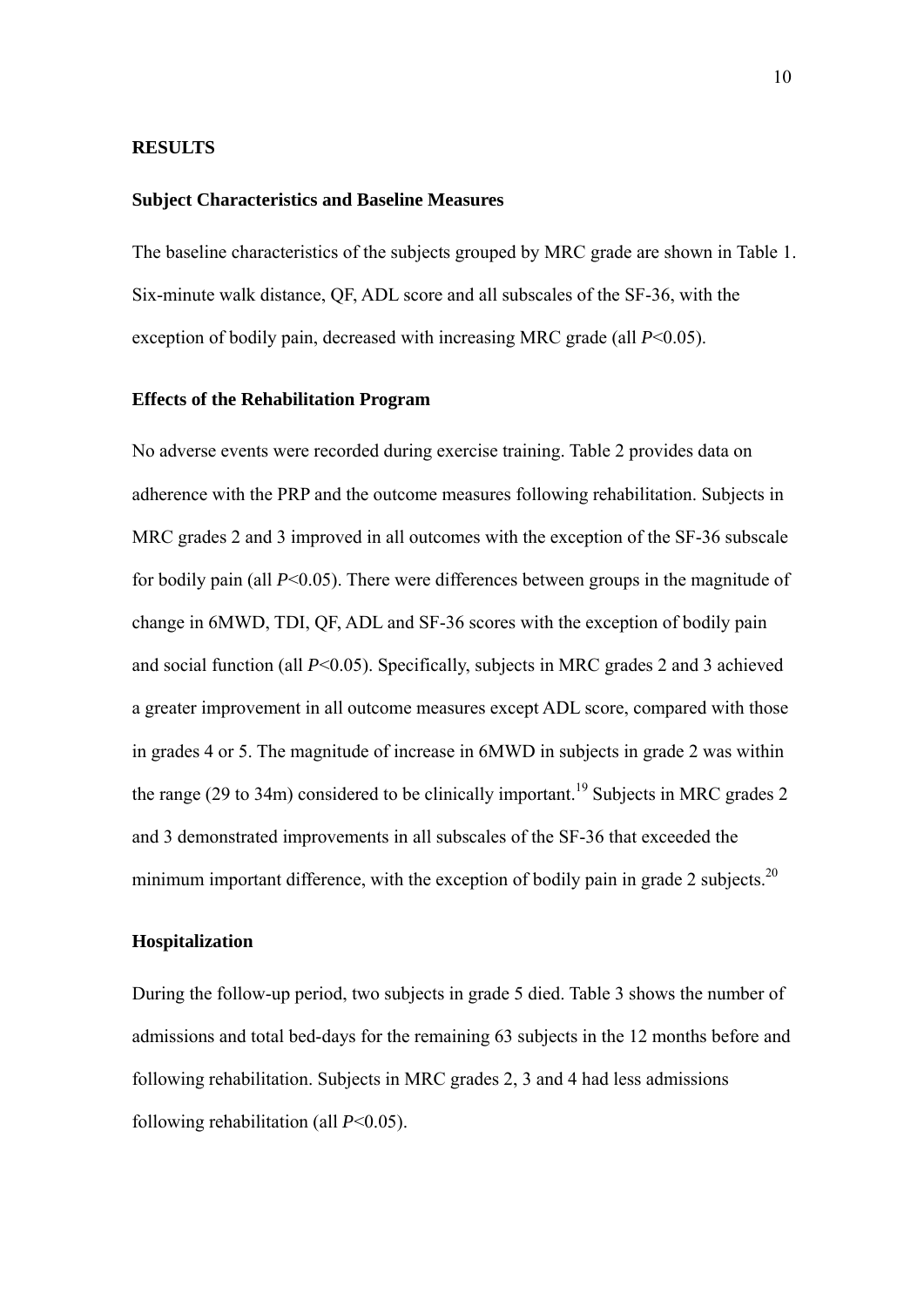## **DISCUSSION**

In this study, we compared the response to pulmonary rehabilitation in IPF subjects grouped according to their severity of disability using the MRC dyspnea scale. While adherence with the PRP was similar irrespective of MRC grade, attrition tended to be greater in MRC grade 4 and 5 subjects, however, this difference was not significant possibly due to the small sample size. Most notably, the magnitude of benefit following rehabilitation varied depending on the baseline level of disability. In MRC grade 2 and 3 subjects, there were significant improvements in 6MWD, SF-36, QF and ADL score after the PRP. The magnitude of improvement in 6MWD in MRC grade 2 subjects and health status, in both MRC grade 2 and 3 subjects reached the thresholds for clinical significance.<sup>19,20</sup> In contrast, subjects in grades 4 and 5 showed little or no improvement, or deteriorated. We also evaluated the effect of rehabilitation on hospitalization, and found that hospitalizations were reduced in the 12 months following rehabilitation for subjects in MRC grades 2, 3 and 4. To our knowledge, this is the first study investigating the effects of a PRP on outcomes that include hospitalizations in subjects with IPF.

The finding that subjects in MRC grade 5 show little benefit from rehabilitation is consistent with some  $2^{1,22}$  but not all studies  $2^{3}$  in COPD subjects with severe disability. However, in contrast to our findings, these studies  $2^{1-23}$  all reported improvements in MRC grade 4 subjects. There are several factors that may contribute to the lack of improvement following rehabilitation in IPF subjects in grades 4 and 5. The clinical course of patients with IPF is variable  $24, 25$  and the median survival is approximately 3 years from the time of diagnosis.<sup>26-28</sup> The MRC dyspnea grade is both a good indicator of disease severity and survival in IPF.29 It is possible that rapid disease progression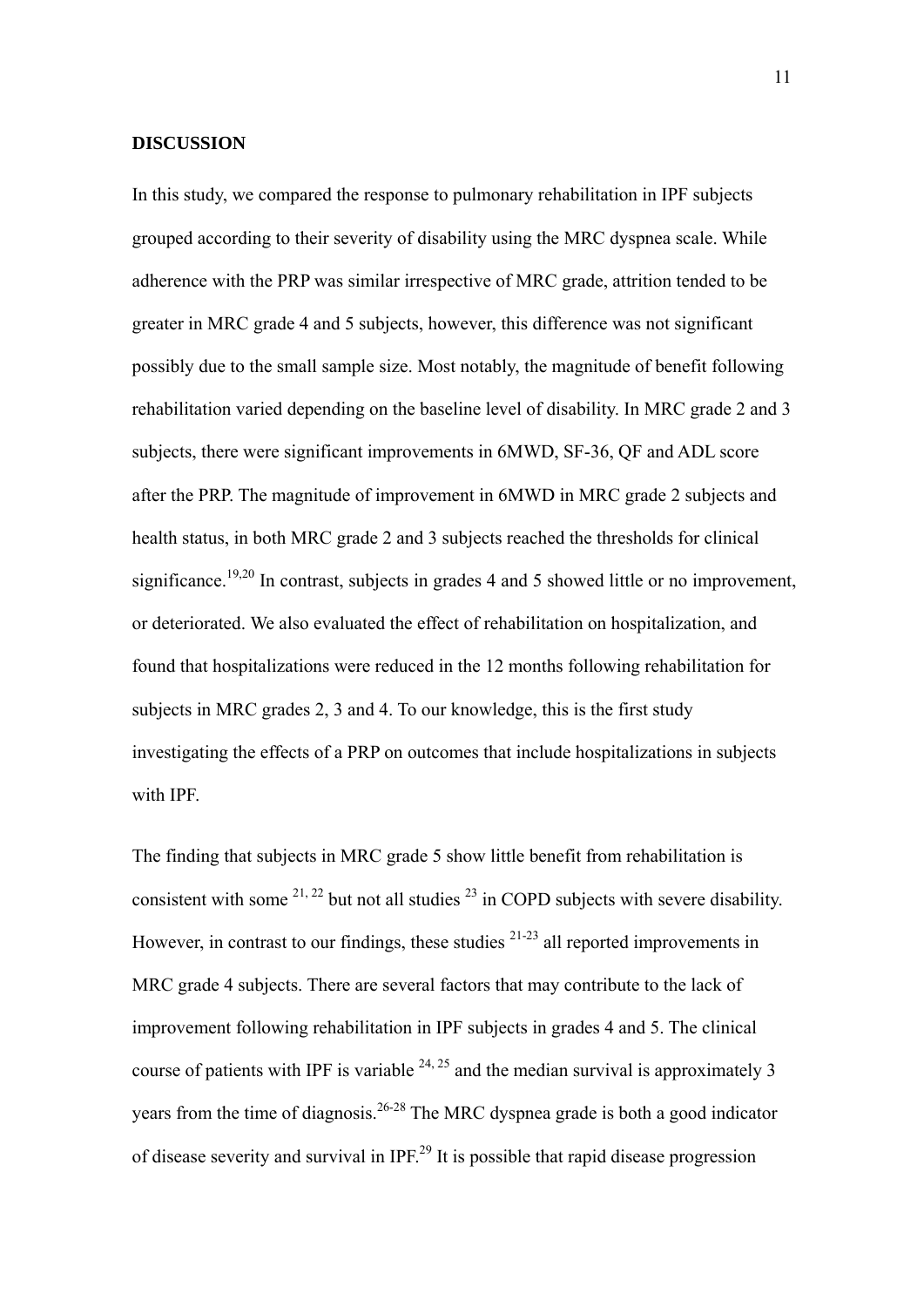limited the capacity for benefits to be gained from rehabilitation in MRC grade 4 and 5 subjects. The increase in the length of stay for hospital admissions in the 12 months following rehabilitation in grade 5 subjects provides support for this contention and suggests that the clinical status of these patients was deteriorating rapidly. The problem of attempting to control severe dyspnea, cough and profound hypoxemia during exercise training may have resulted in a training intensity that was insufficient to achieve a physiologic effect. A high proportion of subjects in grades 4 (76%) and 5 (87%) were taking oral corticosteroids and it is possible that the effects of the training regimen were diluted by steroid-induced muscle abnormalities.<sup>30, 31</sup> Further, the program may have been too short to overcome the very poor physical fitness and muscle deconditioning that had occurred after a long period of reduced activity.<sup>22</sup> Although possible, we consider it unlikely that the home-based setting and lower number of exercise sessions per week account for the lack of benefit in subjects in grade 5 given those in grade 4 also failed to show significant improvements in 6MWD, health status or quadriceps strength despite undergoing an out-patient program that demonstrated benefit in subjects with less severe disability (i.e. grades 2 and 3).

Ferreira et al<sup>32</sup> in a retrospective study, examined the effects of rehabilitation in 99 patients with ILD (50 with IPF). These authors reported an association between a lower baseline 6MWD and a greater magnitude of increase following rehabilitation. Our findings contrast with these observations. However, these authors did not state whether the patients were in a stable condition at the time of commencing the PRP. Therefore, deconditioning resulting from physical inactivity during a recent exacerbation may have contributed to this observation.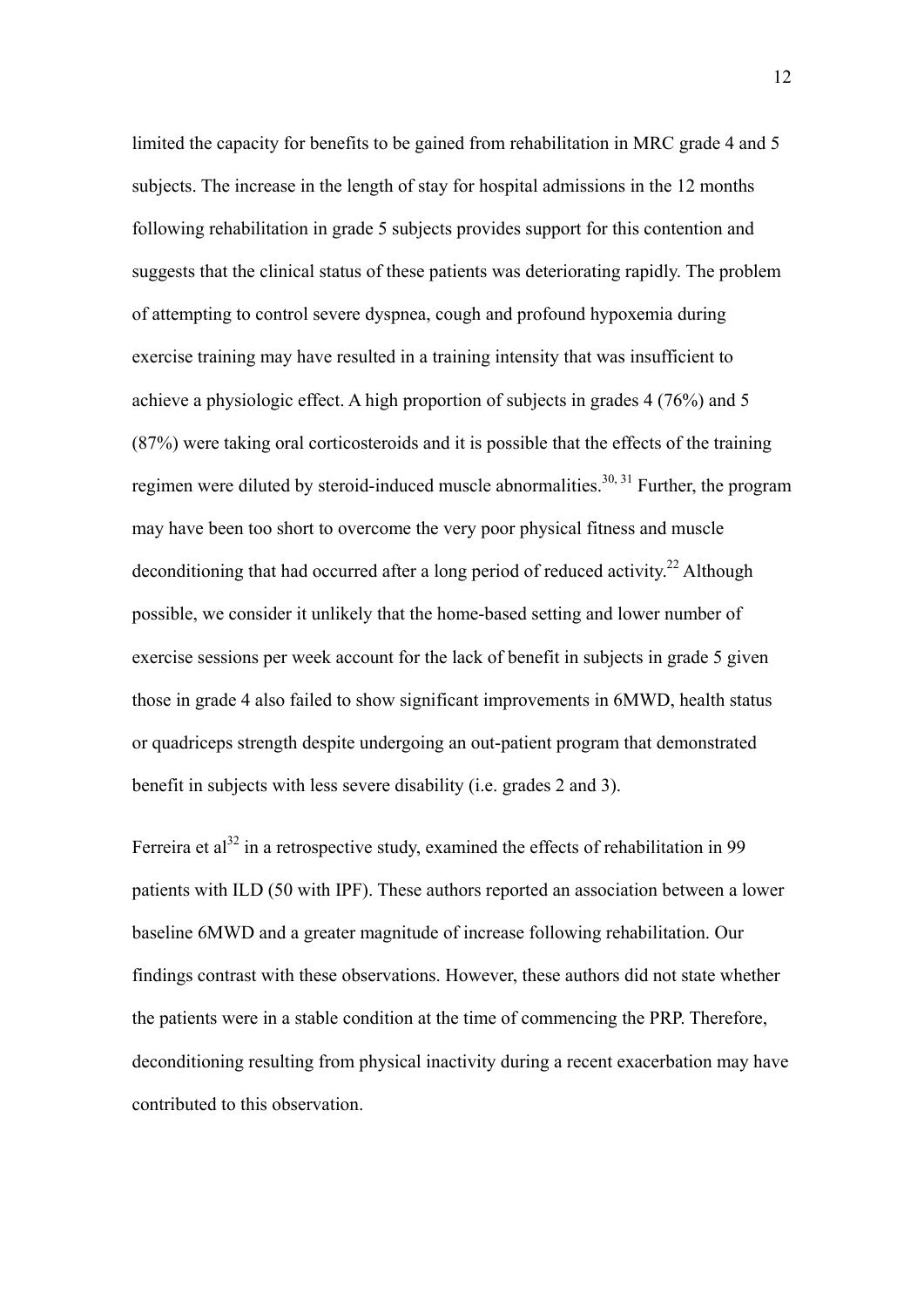Pulmonary rehabilitation has been shown to reduce hospitalization in patients with COPD,33-35 and it may be the result of improved muscle function, increased physical activity or changes in behavior or attitudes to disease management.<sup>36-38</sup> In grade 4 subjects, a decrease in hospitalization occurred in the absence of significant improvements in other outcome measures. The education sessions may have contributed to the reduction in hospitalization as a result of improved adherence with treatments and earlier recognition and management of exacerbations.<sup>39</sup>

## **Limitations**

This study has several limitations that include the small sample size. We did not include a control group and thus are unable to account for confounding factors that may have affected both the outcomes measured immediately following the PRP and the hospitalization data. Further, due to the lack of a control group we are both unable to comment on whether a rapid rate of disease progression in MRC grade 4 and 5 subjects impacted on outcomes or whether the PRP had any effect on the rate of decline. We used the SF-36 because there are no disease-specific instruments to measure HRQoL in subjects with IPF. However, the SF-36 may lack sensitivity to demonstrate improvements in subjects with severe disability. Finally, we did not measure physical activity and therefore it is unknown whether changes in physical activity occurred following the PRP, and if such changes contributed to the reduction in hospitalization following rehabilitation.

## **Implications**

The present findings suggest that patients with IPF should be referred for pulmonary rehabilitation at an early stage in their disease trajectory. It would appear that patients

13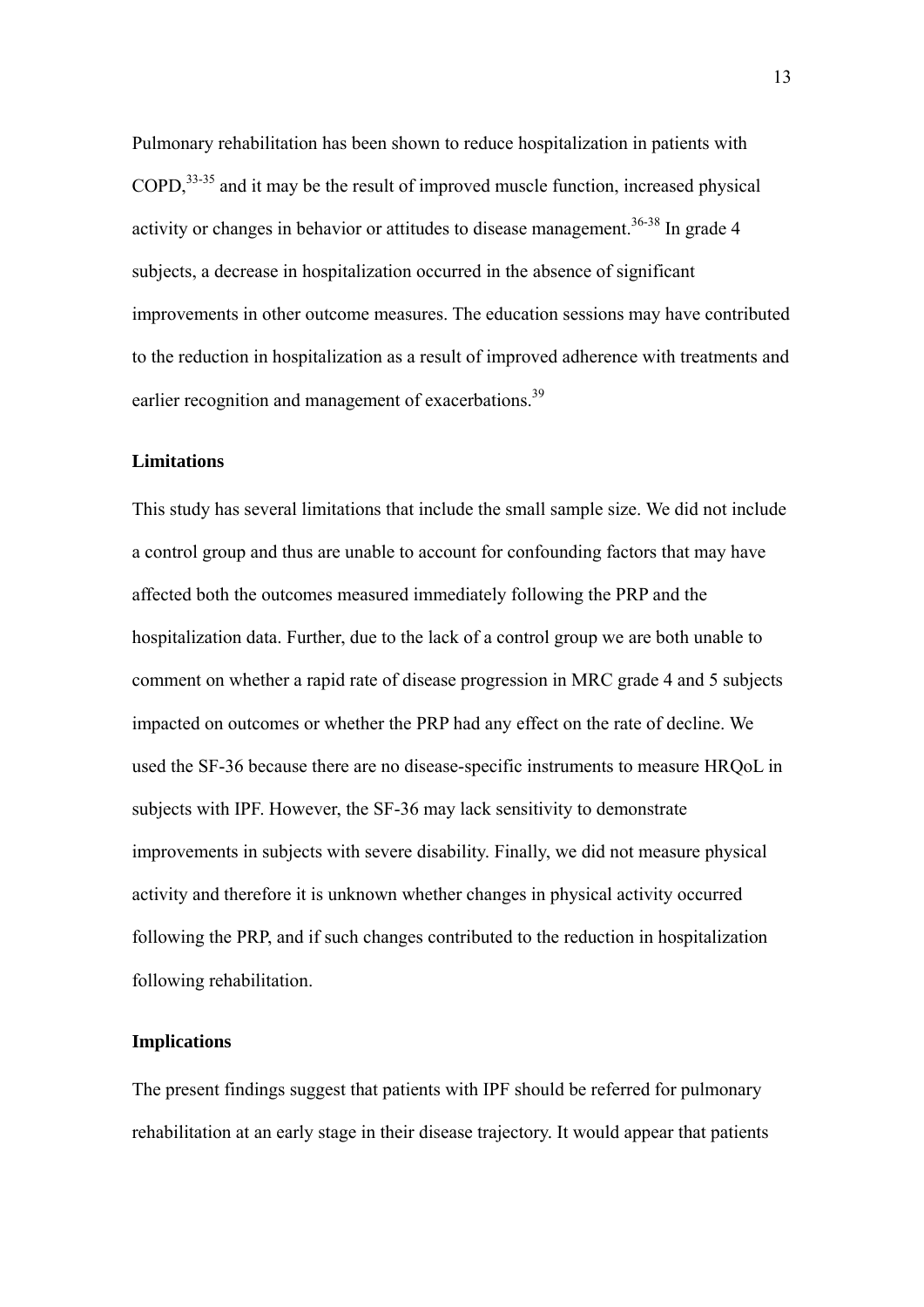with IPF in MRC grades 2 and 3 can undertake an exercise training program that is similar to that provided to COPD patients. However, a different approach to exercise training should be considered for grade 4 and 5 patients with IPF who are likely to require high flow of supplementary oxygen during exercise.<sup>40</sup> Future studies are required to examine training approaches that may benefit those with severe disability, such as neuromuscular electrical stimulation of the quadriceps.<sup>41</sup>

## **ACKNOWLEDGEMENTS**

The authors thank all subjects who participated in this study. We acknowledge Peter McKinnon, School of Physiotherapy, Curtin University, Perth, Western Australia, for statistical advice. We also thank Nola Cecins, Physiotherapy Department, Sir Charles Gairdner Hospital, Perth, Western Australia, and Dr Kylie Hill, School of Physiotherapy, Curtin University, Perth, Western Australia, for reviewing the paper.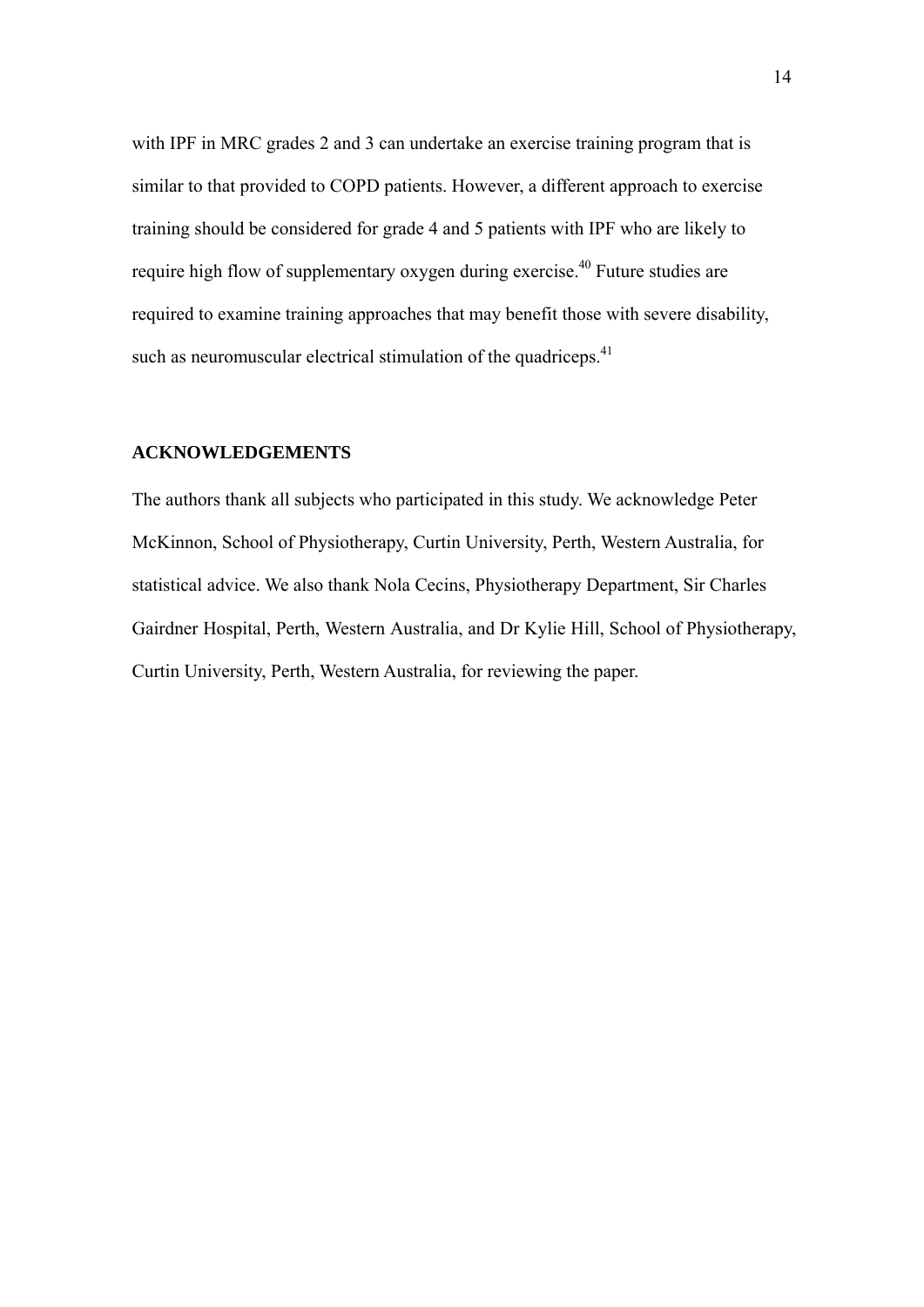#### **REFERENCES**

- 1 Swigris JJ, Brown KK, Make BJ, et al. Pulmonary rehabilitation in idiopathic pulmonary fibrosis: a call for continued investigation. *Respir Med.* 2008; **102**: 1675-80.
- 2 Holland AE, Hill CJ, Conron M, et al. Short term improvement in exercise capacity and symptoms following exercise training in interstitial lung disease. *Thorax.* 2008; **63**: 549-54.
- 3 Nishiyama O, Kondoh Y, Kimura T, et al. Effects of pulmonary rehabilitation in patients with idiopathic pulmonary fibrosis. *Respirology.* 2008; **13**: 394-9.
- 4 Holland A, Hill C. Physical training for interstitial lung disease. *Cochrane Database Syst Rev.* 2008: CD006322.
- 5 Kozu R, Senjyu H, Jenkins SC, et al. Differences in response to pulmonary rehabilitation in idiopathic pulmonary fibrosis and chronic obstructive pulmonary disease. *Respiration.* 2010: DOI: 10.1159/000315475.
- 6 American Thoracic Society. Idiopathic pulmonary fibrosis: diagnosis and treatment. International consensus statement. American Thoracic Society (ATS), and the European Respiratory Society (ERS). *Am J Respir Crit Care Med.* 2000; **161**: 646-64.
- 7 Fletcher CM, Elmes PC, Fairbairn AS, et al. The significance of respiratory symptoms and the diagnosis of chronic bronchitis in a working population. *Br Med J.* 1959; **2**: 257-66.
- 8 Kozu R, Jenkins S, Senjyu H, et al. Peak power estimated from 6-minute walk distance in Asian patients with idiopathic pulmonary fibrosis and chronic obstructive pulmonary disease. *Respirology.* 2010; **15**: 706-13.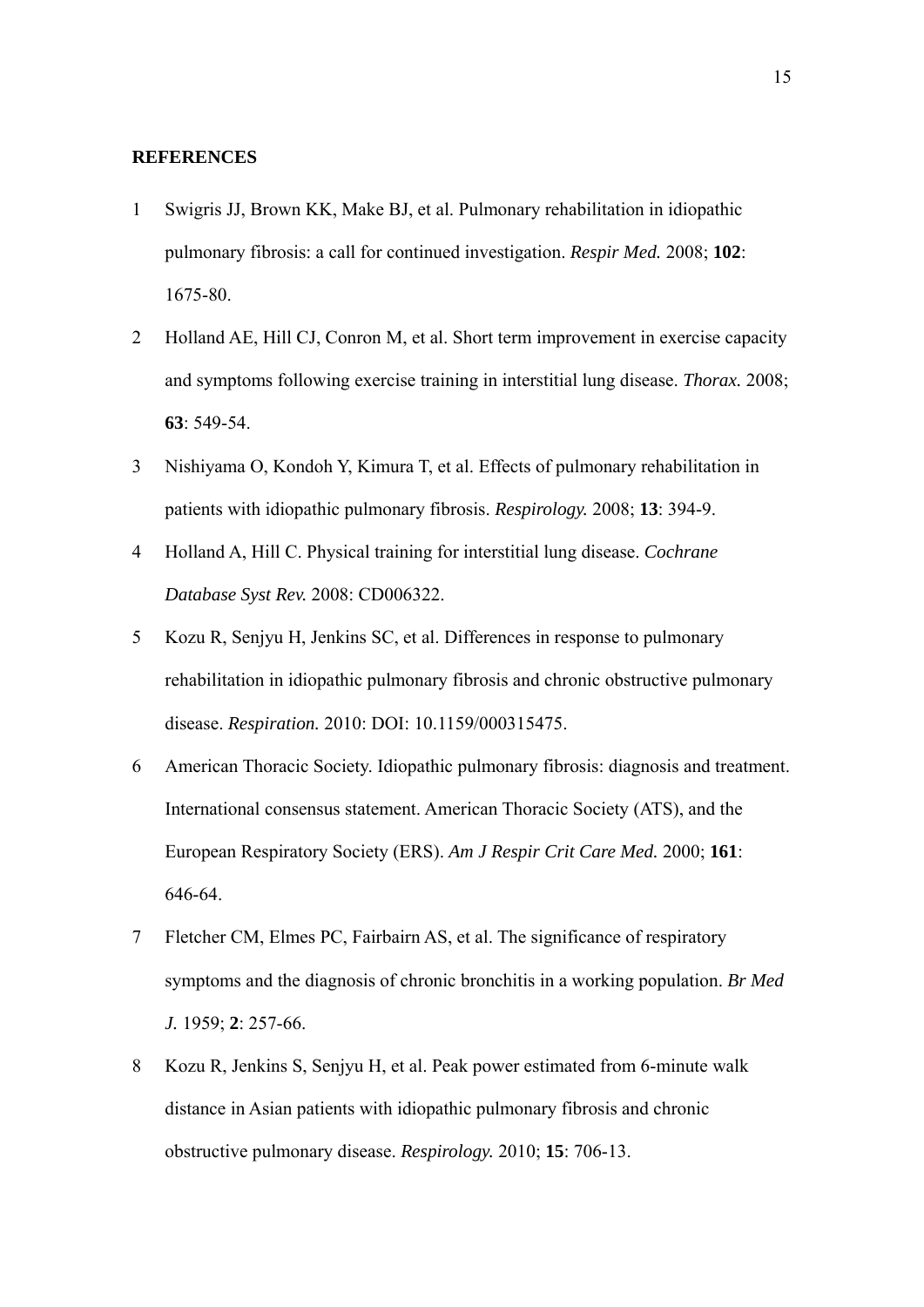- 9 Miller MR, Hankinson J, Brusasco V, et al. Standardisation of spirometry. *Eur Respir J.* 2005; **26**: 319-38.
- 10 Macintyre N, Crapo RO, Viegi G, et al. Standardisation of the single-breath determination of carbon monoxide uptake in the lung. *Eur Respir J.* 2005; **26**: 720-35.
- 11 Fukuhara S, Bito S, Green J, et al. Translation, adaptation, and validation of the SF-36 Health Survey for use in Japan. *J Clin Epidemiol.* 1998; **51**: 1037-44.
- 12 ATS statement: guidelines for the six-minute walk test. *Am J Respir Crit Care Med.* 2002; **166**: 111-7.
- 13 ATS/ACCP Statement on cardiopulmonary exercise testing. *Am J Respir Crit Care Med.* 2003; **167**: 211-77.
- 14 Borg GA. Psychophysical bases of perceived exertion. *Med Sci Sports Exerc.* 1982; **14**: 377-81.
- 15 Mahler DA, Weinberg DH, Wells CK, et al. The measurement of dyspnea. Contents, interobserver agreement, and physiologic correlates of two new clinical indexes. *Chest.* 1984; **85**: 751-8.
- 16 Spector WD, Katz S, Murphy JB, et al. The hierarchical relationship between activities of daily living and instrumental activities of daily living. *J Chronic Dis.* 1987; **40**: 481-9.
- 17 Sabit R, Griffiths TL, Watkins AJ, et al. Predictors of poor attendance at an outpatient pulmonary rehabilitation programme. *Respir Med.* 2008; **102**: 819-24.
- 18 Lachin JM. Statistical considerations in the intent-to-treat principle. *Control Clin Trials.* 2000; **21**: 167-89.
- 19 Holland AE, Hill CJ, Conron M, et al. Small changes in six-minute walk distance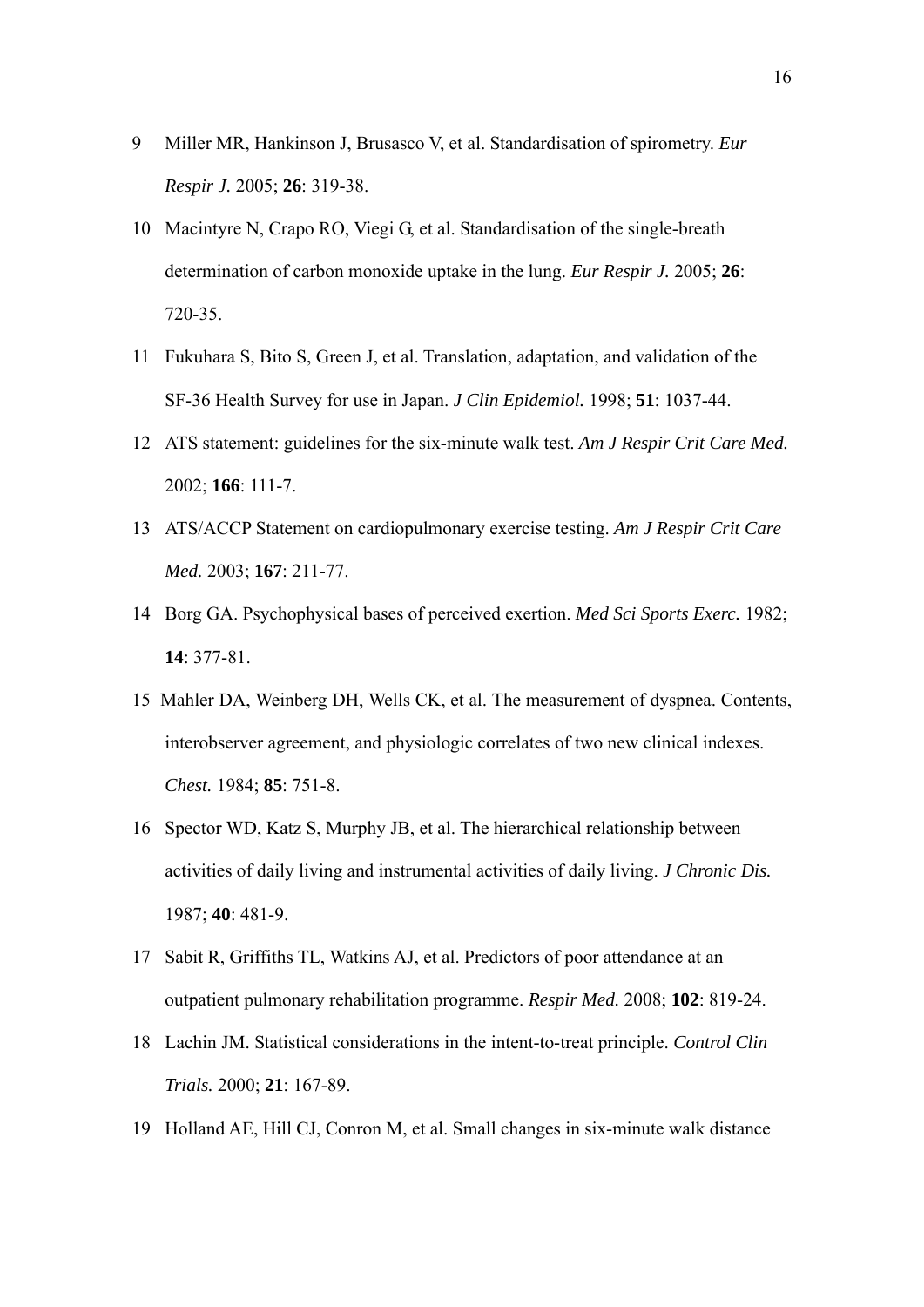are important in diffuse parenchymal lung disease. *Respir Med.* 2009; **103**: 1430-5.

- 20 Swigris JJ, Brown KK, Behr J, et al. The SF-36 and SGRQ: validity and first look at minimum important differences in IPF. *Respir Med.* 2010; **104**: 296-304.
- 21 Garrod R, Marshall J, Barley E, et al. Predictors of success and failure in pulmonary rehabilitation. *Eur Respir J.* 2006; **27**: 788-94.
- 22 Wedzicha JA, Bestall JC, Garrod R, et al. Randomized controlled trial of pulmonary rehabilitation in severe chronic obstructive pulmonary disease patients, stratified with the MRC dyspnoea scale. *Eur Respir J.* 1998; **12**: 363-9.
- 23 Evans RA, Singh SJ, Collier R, et al. Pulmonary rehabilitation is successful for COPD irrespective of MRC dyspnoea grade. *Respir Med.* 2009; **103**: 1070-5.
- 24 Collard HR, Moore BB, Flaherty KR, et al. Acute exacerbations of idiopathic pulmonary fibrosis. *Am J Respir Crit Care Med.* 2007; **176**: 636-43.
- 25 Martinez FJ, Safrin S, Weycker D, et al. The clinical course of patients with idiopathic pulmonary fibrosis. *Ann Intern Med.* 2005; **142**: 963-7.
- 26 Collard HR, King TE, Jr., Bartelson BB, et al. Changes in clinical and physiologic variables predict survival in idiopathic pulmonary fibrosis. *Am J Respir Crit Care Med.* 2003; **168**: 538-42.
- 27 Flaherty KR, Mumford JA, Murray S, et al. Prognostic implications of physiologic and radiographic changes in idiopathic interstitial pneumonia. *Am J Respir Crit Care Med.* 2003; **168**: 543-8.
- 28 Bjoraker JA, Ryu JH, Edwin MK, et al. Prognostic significance of histopathologic subsets in idiopathic pulmonary fibrosis. *Am J Respir Crit Care Med.* 1998; **157**: 199-203.
- 29 Manali ED, Stathopoulos GT, Kollintza A, et al. The Medical Research Council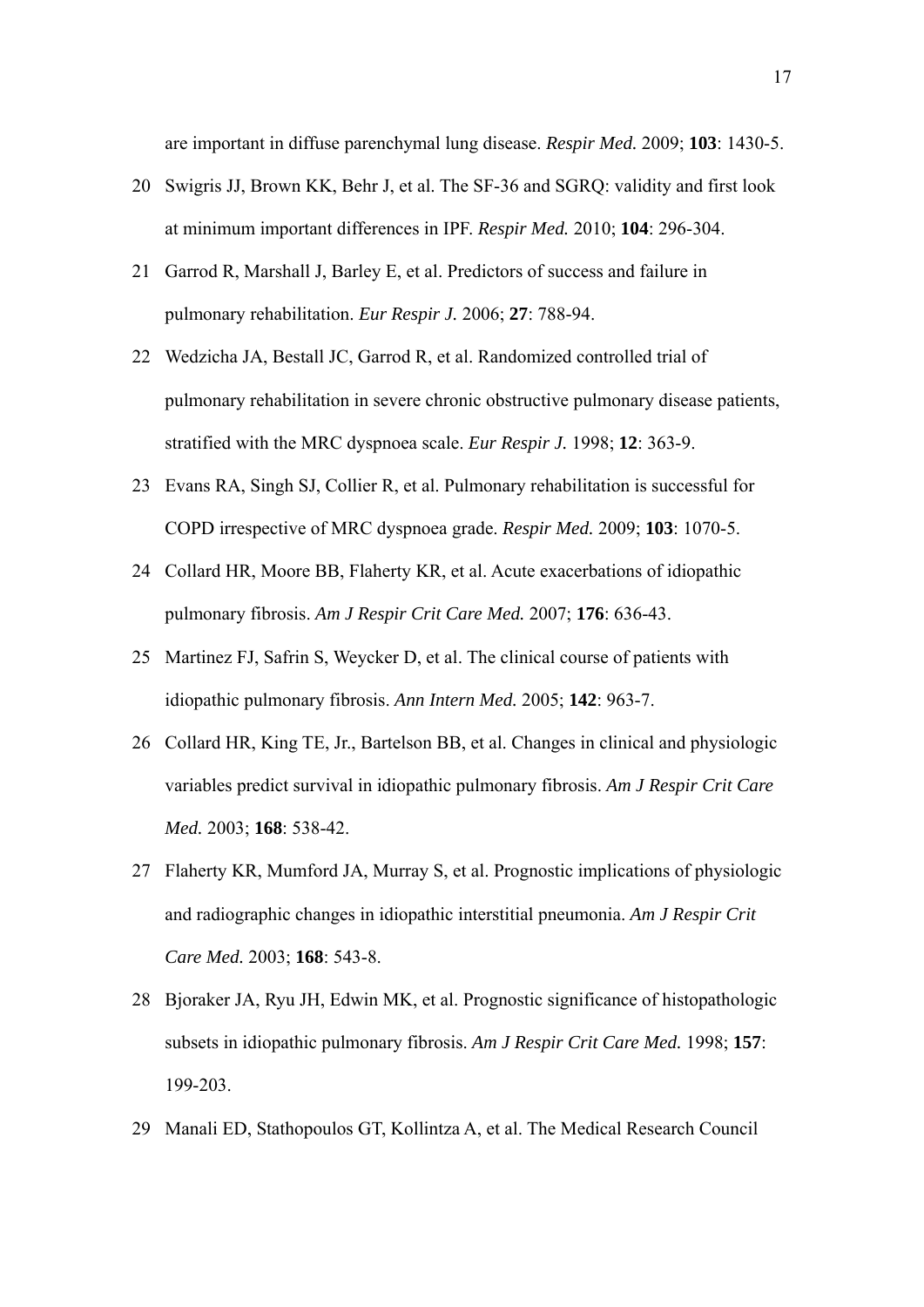chronic dyspnea score predicts the survival of patients with idiopathic pulmonary fibrosis. *Respir Med.* 2008; **102**: 586-92.

- 30 Barry SC, Gallagher CG. Corticosteroids and skeletal muscle function in cystic fibrosis. *J Appl Physiol.* 2003; **95**: 1379-84.
- 31 Spruit MA, Thomeer MJ, Gosselink R, et al. Skeletal muscle weakness in patients with sarcoidosis and its relationship with exercise intolerance and reduced health status. *Thorax.* 2005; **60**: 32-8.
- 32 Ferreira A, Garvey C, Connors GL, et al. Pulmonary rehabilitation in interstitial lung disease: benefits and predictors of response. *Chest.* 2009; **135**: 442-7.
- 33 Griffiths TL, Burr ML, Campbell IA, et al. Results at 1 year of outpatient multidisciplinary pulmonary rehabilitation: a randomised controlled trial. *Lancet.* 2000; **355**: 362-8.
- 34 Foglio K, Bianchi L, Ambrosino N. Is it really useful to repeat outpatient pulmonary rehabilitation programs in patients with chronic airway obstruction? A 2-year controlled study. *Chest.* 2001; **119**: 1696-704.
- 35 Cecins N, Geelhoed E, Jenkins SC. Reduction in hospitalisation following pulmonary rehabilitation in patients with COPD. *Aust Health Rev.* 2008; **32**: 415-22.
- 36 Decramer M, Gosselink R, Troosters T, et al. Muscle weakness is related to utilization of health care resources in COPD patients. *Eur Respir J.* 1997; **10**: 417-23.
- 37 Garcia-Aymerich J, Farrero E, Felez MA, et al. Risk factors of readmission to hospital for a COPD exacerbation: a prospective study. *Thorax.* 2003; **58**: 100-5.
- 38 Garcia-Aymerich J, Lange P, Benet M, et al. Regular physical activity reduces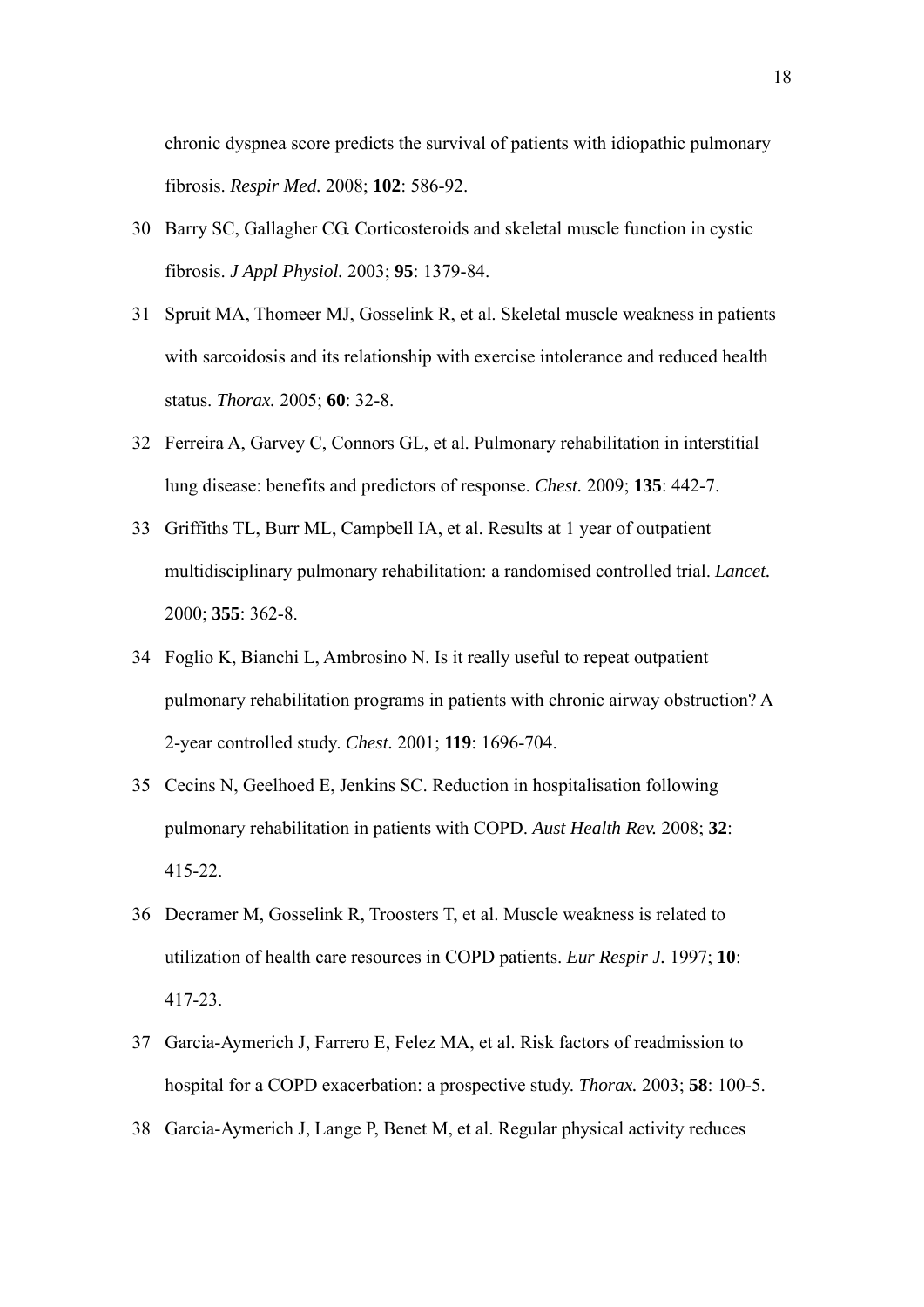hospital admission and mortality in chronic obstructive pulmonary disease: a population based cohort study. *Thorax.* 2006; **61**: 772-8.

- 39 Bourbeau J, Julien M, Maltais F, et al. Reduction of hospital utilization in patients with chronic obstructive pulmonary disease: a disease-specific self-management intervention. *Arch Intern Med.* 2003; **163**: 585-91.
- 40 Harris-Eze AO, Sridhar G, Clemens RE, et al. Oxygen improves maximal exercise performance in interstitial lung disease. *Am J Respir Crit Care Med.* 1994; **150**: 1616-22.
- 41 Neder JA, Sword D, Ward SA, et al. Home based neuromuscular electrical stimulation as a new rehabilitative strategy for severely disabled patients with chronic obstructive pulmonary disease (COPD). *Thorax.* 2002; **57**: 333-7.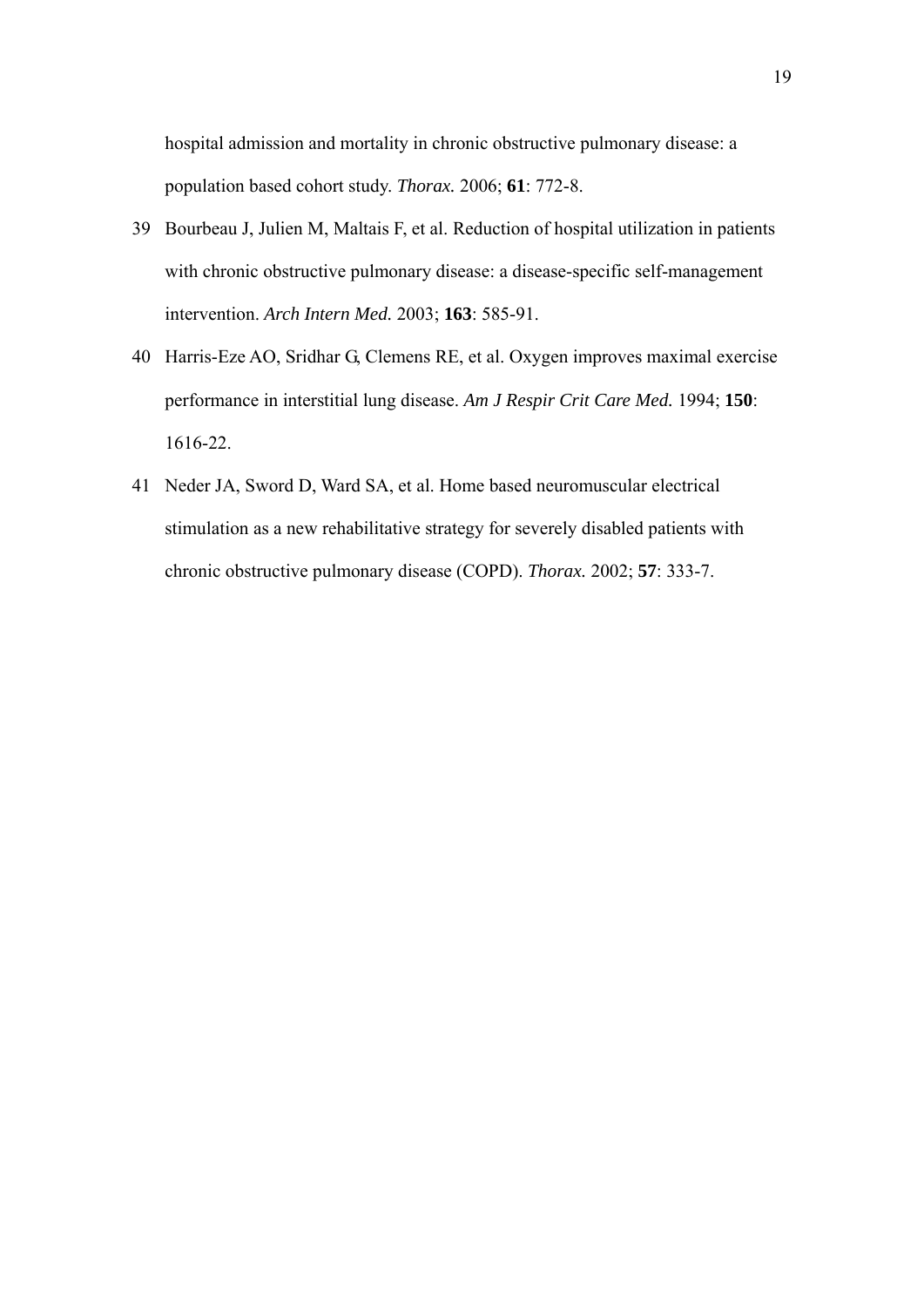|                                                | Grade 2<br>Grade 3 |                  | Grade 4           | Grade 5                      |  |
|------------------------------------------------|--------------------|------------------|-------------------|------------------------------|--|
|                                                | $(n=16)$           | $(n=17)$         | $(n=17)$          | $(n=15)$                     |  |
| Age, yr                                        | $65.4 \pm 7.7$     | $67.8 \pm 7.4$   | $68.1 \pm 7.6$    | $68.7 \pm 7.5$               |  |
| Gender, M/F                                    | 13/3               | 13/4             | 11/6              | 9/6                          |  |
| BMI, $\text{kg/m}^2$                           | $22.2 \pm 1.7$     | $22 \pm 3.9$     | $20.1 \pm 3.5$    | $19.8 \pm 2.2$               |  |
| Time since diagnosis, months                   | $15 \pm 10$        | $27 \pm 16$      | $38 \pm 19*$      | $42 \pm 21*$                 |  |
| <b>LTOT</b>                                    | 2(13%)             | $11 (65\%)*$     | $15(88%)$ *       | $15(100)*$                   |  |
| Oral corticosteroids                           | 1(6%)              | 7(41%)           | $13(76%)$ *       | 13 (87%)*†                   |  |
| Cough                                          | 6(38%)             | 10(59%)          | 12(71%)           | $13(87%)$ *                  |  |
| RVSP, mm Hg                                    | $27 \pm 14$        | $42 \pm 11$      | $62 \pm 20$ *†    | $69 \pm 17$ *†               |  |
| Pulmonary function                             |                    |                  |                   |                              |  |
| FEV <sub>1</sub> , L                           | $1.8 \pm 0.5$      | $1.7 \pm 0.4$    | $1.6 \pm 0.5$     | $1.3 \pm 0.4$                |  |
| FEV <sub>1</sub> , % predicted                 | $88 \pm 12$        | $78 \pm 13$      | $73 \pm 19$       | $65 \pm 15*$                 |  |
| FVC, L                                         | $2.2 \pm 0.6$      | $1.9 \pm 0.6$    | $1.8 \pm 0.6$     | $1.5 \pm 0.5*$               |  |
| FVC, % predicted                               | $83 \pm 11$        | $67 \pm 13*$     | $60 \pm 16*$      | $51 \pm 11$ *†               |  |
| $DL_{CO}$ , mL/min/mmHg                        | $8.4 \pm 2.5$      | $5.8 \pm 1.4*$   | $4.4 \pm 1.9*$    | $3.5 \pm 1.5*$ †             |  |
| $DL_{CO}$ , % predicted                        | $58 \pm 20$        | $35 \pm 10*$     | $28 \pm 12$ *†    | $21 \pm 8$ *†                |  |
| Exercise capacity                              |                    |                  |                   |                              |  |
| 6MWD, m                                        | $439 \pm 52$       | $330 \pm 60*$    | $201 \pm 50$ *†   | $157 \pm 43$ *†              |  |
| Nadir SpO <sub>2</sub> during or post- test, % | $87 \pm 7$         | $83 \pm 7$       | $80 \pm 6*$       | $78 \pm 4*$                  |  |
| Peak-exercise dyspnea                          | $4.3 \pm 1.1$      | $5.3 \pm 1.3$    | $5.4 \pm 1.2$     | $5.9 \pm 0.7*$               |  |
| Peak-exercise HR, bpm                          | $120 \pm 11$       | $124 \pm 12$     | $122 \pm 18$      | $123 \pm 16$                 |  |
| Health status                                  |                    |                  |                   |                              |  |
| SF-36                                          |                    |                  |                   |                              |  |
| Physical functioning                           | $55.3 \pm 7.2$     | $34.1 \pm 18.4*$ | $20.3 \pm 7.0*$   | $16.0 \pm 9.1$ *† $\ddagger$ |  |
| Role physical                                  | $55.9 \pm 15.9$    | $22.4 \pm 17.3*$ | $23.2 \pm 13.4*$  | $19.6 \pm 10.3*$             |  |
| Bodily pain                                    | $66.5 \pm 25.1$    | $57.2 \pm 29.0$  | $65.6 \pm 29.1$   | $65.6 \pm 28.4$              |  |
| General health                                 | $50.9 \pm 11.0$    | $35.8 \pm 18.9$  | $24.1 \pm 16.8^*$ | $19.1 \pm 10.7*$             |  |
| Vitality                                       | $54.7 \pm 11.7$    | $37.9 \pm 21.5*$ | $26.5 \pm 18.0*$  | $19.6 \pm 15.3*$             |  |
| Social function                                | $62.5 \pm 18.8$    | $42.6 \pm 27.6$  | $36.0 \pm 15.2*$  | $30.0 \pm 14.8*$             |  |
| Role emotional                                 | $66.7 \pm 15.2$    | $47.1 \pm 28.2$  | $30.9 \pm 21.4*$  | $19.4 \pm 15.3*$ †           |  |
| Mental health                                  | $61.6 \pm 14.3$    | $42.9 \pm 20.8*$ | $41.8 \pm 17.2*$  | $35.0 \pm 12.0*$             |  |
| Dyspnea                                        |                    |                  |                   |                              |  |
| <b>BDI</b> focal score                         | $8.8 \pm 1.3$      | $4.7 \pm 1.6*$   | $3.1 \pm 0.8$ *†  | $2.3 \pm 0.5*$ †             |  |
| Muscle force                                   |                    |                  |                   |                              |  |
| QF, kg                                         | $27 \pm 10$        | $19 \pm 8$       | $14 \pm 9*$       | $10 \pm 4*$ †                |  |
| QF, % body weight                              | $49 \pm 14$        | $32 \pm 10^*$    | $28 \pm 13*$      | $22 \pm 9*$                  |  |
| ADL                                            |                    |                  |                   |                              |  |
| ADL score                                      | $5.8 \pm 0.4$      | $4.9 \pm 1.0*$   | $4.0 \pm 1.0*$ †  | $2.1 \pm 0.9$ *†‡            |  |

Values are mean  $\pm$  SD or numbers (%) of subjects. ADL = activities of daily living; BDI = baseline dyspnea index;  $BMI = body$  mass index;  $LTOT = long$  term oxygen therapy;  $QF =$ quadriceps force; RVSP = right ventricular systolic pressure; SF-36 = Medical Outcomes Study Short Form 36;  $SpO<sub>2</sub>$  = percutaneous oxygen saturation; RVSP data MRC grade 2 n=13, grade 3 n=16, grade 4 n=16, grade 5 n=14.

Post-hoc: \* *P*<0.05 versus grade 2; † versus grade 3; ‡ versus grade 4.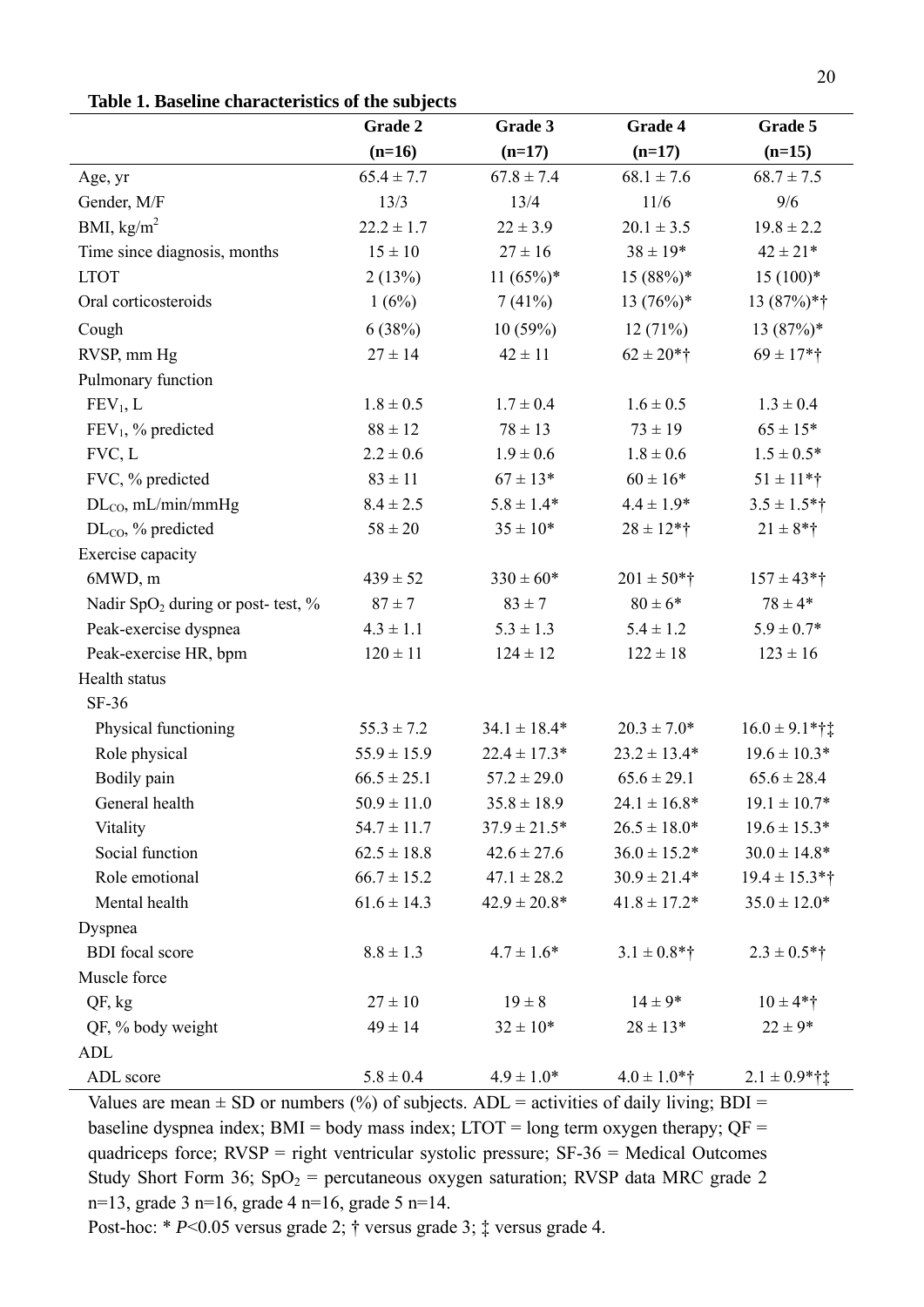|                                  | <b>Grade 2</b>         | Grade 3           | Grade 4                           | Grade 5                         |
|----------------------------------|------------------------|-------------------|-----------------------------------|---------------------------------|
|                                  | $(n=16)$               | $(n=17)$          | $(n=17)$                          | $(n=15)$                        |
| Attrition                        | 2(13%)                 | 2(12%)            | 5(29%)                            | $6(40\%)$                       |
| Exacerbation                     |                        |                   | 2                                 | 3                               |
| Declined                         |                        |                   |                                   |                                 |
| Other                            | 0                      |                   | 2                                 | $\overline{0}$                  |
| Deceased                         |                        |                   | 0                                 | $\overline{2}$                  |
| Supervised sessions              | $14.9 \pm 1.0$         | $14.9 \pm 0.8$    | $15.4 \pm 1.0$                    | NA                              |
| Home exercise, sessions per week | $4.2 \pm 0.9$          | $4.4 \pm 0.9$     | $3.9 \pm 1.6$                     | $3.9 \pm 1.5$                   |
| 6MWD, m                          | 31 $(19, 44)$          | $19(4, 33)\$      | $9(-1, 20)^*$                     | $0(-8, 8)*{\dagger}$            |
| % change                         | 7(4, 10)               | 5(1, 10)          | $3(-2, 8)$                        | $-1$ $(-6, 4)*{\dagger}$        |
| $SF-36$                          |                        |                   |                                   |                                 |
| Physical functioning             | $6.6(1.5, 11.6)\$      | 11.2 (6.2, 16.2)  | $0.3$ (-1.8, 2.4) <sup>†</sup>    | $-1.0$ ( $-3.6$ , $1.6$ )*†     |
| Role physical                    | 12.5(4.6, 20.4)        | $9.2(0.8, 17.6)\$ | $0.2$ (-4.6, 4.8)*†               | $-0.8$ $(-2.6, 1.0)$ *†         |
| Bodily pain                      | $2.3(-4.3, 6.5)$       | $4.9(-6.9, 16.7)$ | $-3.7(-10.6, 3.2)$                | $-0.9$ $(-13.9, 12.2)$          |
| General health                   | $10.3$ $(3.4, 17.1)$   | $7.9(1.4, 14.4)\$ | $-1.8$ $(-4.5, 1.0)*{\dagger}$    | $-0.7$ $(-3.0, 1.6)^*$          |
| Vitality                         | 8.2(2.4, 14.0)         | 9.6(2.7, 16.4)    | $0.4(-3.1, 3.9)$                  | $-2.9(-10.0, 4.2)*{\dagger}$    |
| Social function                  | $8.6(1.0, 16.2)\$      | $4.4(-4.0, 12.9)$ | $-0.7(-4.3, 2.8)$                 | $-0.8$ $(-4.9, 3.3)$            |
| Role emotional                   | $7.3$ (2.2, 12.4) $\P$ | 7.4(2.3, 12.3)    | $-1.0$ ( $-6.0, 4.0$ )†           | $-1.4$ $(-3.5, 0.7)$ *†         |
| Mental health                    | 6.9(2.3, 11.4)         | $8.5(-1.4, 18.4)$ | $2.4(-2.9, 7.6)$                  | $-2.7(-8.2, 2.9)^*$             |
| TDI focal score                  | 1.6(1.0, 2.3)          | 0.8(0.1, 1.6)     | $-0.2$ $(-0.8, 0.3)$ <sup>*</sup> | $-0.6$ $(-1.2, -0.1)$ *†        |
| QF, kg                           | 4.4(2.3, 6.4)          | $2.7(0.4, 5.0)\$  | $0.02$ (-0.4, 0.5) <sup>*</sup>   | $0.2$ (-0.6, 0.9)*              |
| QF, % body weight                | 8.3(4.7, 11.9)         | $5.5(0.7, 10.2)\$ | $-0.1$ $(-1.0, 0.8)$ <sup>*</sup> | $0.3$ (-1.2, 1.9)*              |
| ADL score                        | $0.7(0.3, 1.1)\$       | 1.1(0.7, 1.6)     | 0.7(0.3, 1.1)                     | $0.2$ (-0.03, 0.4) <sup>†</sup> |

**Table 2. Program adherence and changes in outcome measures following rehabilitation**

Values are mean  $\pm$  SD, numbers (%) of subjects and mean difference (95% confidence intervals) between baseline and immediately following the pulmonary rehabilitation program. Data for number of supervised sessions relates only to subjects who completed the program. ADL = activities of daily living; NA = not applicable; QF = quadriceps force; SF-36 = Medical Outcomes Study Short Form 36; TDI = Transition Dyspnea Index. § *P*<0.05, ¶ *P*<0.01 for comparison of pre- and post-rehabilitation data

Post-hoc: \* *P*<0.05 versus grade 2; † versus grade 3.